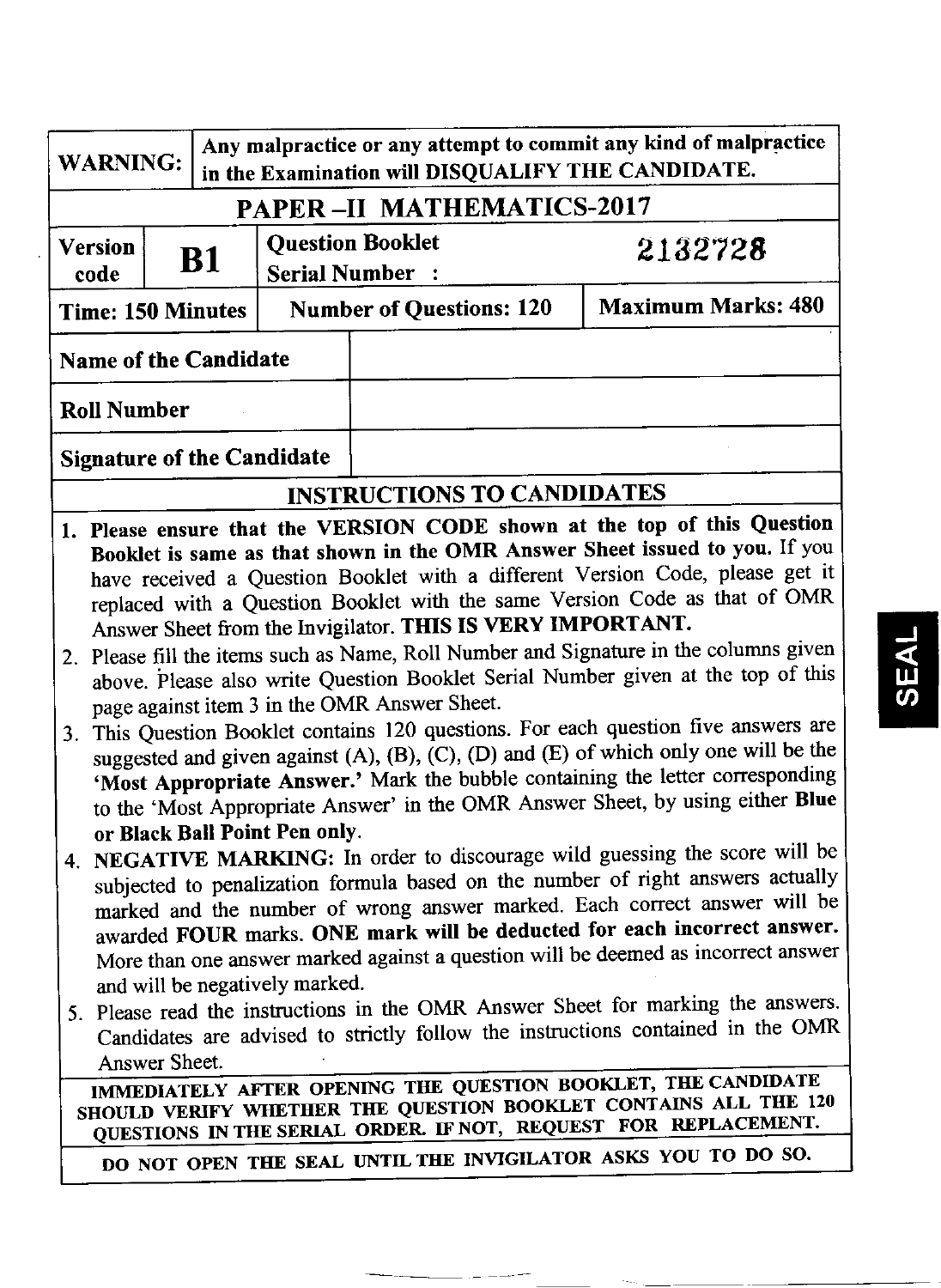# BLANK PAGE

 $\bar{z}$ 

 $\mathcal{L}^{\text{max}}_{\text{max}}$  ,  $\mathcal{L}^{\text{max}}_{\text{max}}$ 

Maths-II-B1/2017 2

 $\mathcal{L}^{\text{max}}_{\text{max}}$  and  $\mathcal{L}^{\text{max}}_{\text{max}}$ 

 $\mathcal{L}^{\text{max}}_{\text{max}}$ 

 $\hat{\mathcal{A}}$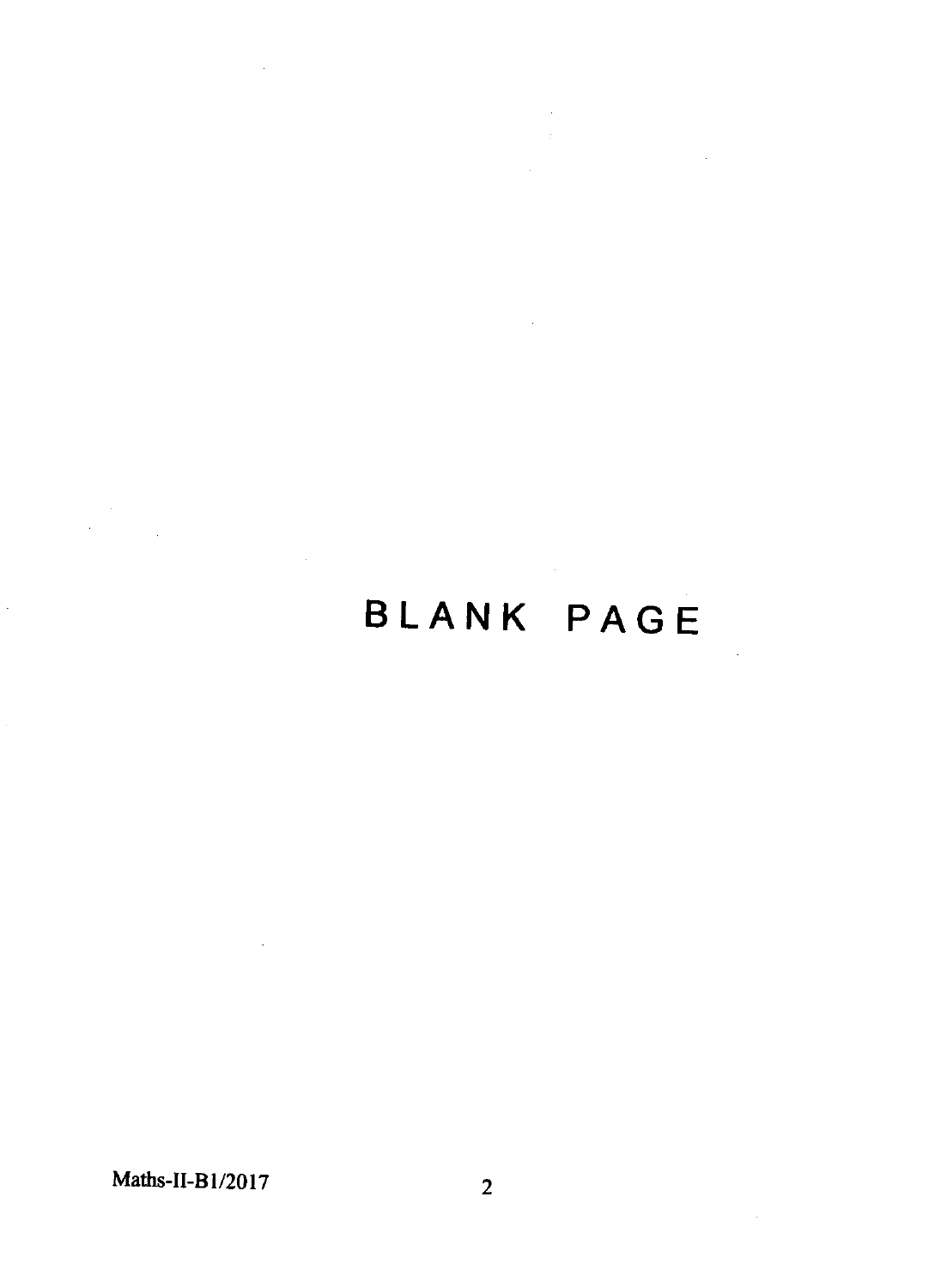### PLEASE ENSURE THAT THIS QUESTION BOOKLET CONTAINS 120 QUESTIONS SERIALLY NUMBERED FROM 1 TO 120. PRINTED PAGES 32

1. 
$$
\begin{vmatrix} 1 & 1 & 1 \ p & q & r \ p & q & r+1 \end{vmatrix}
$$
 is equal to  
\n(A)  $q-p$  (B)  $q+p$  (C)  $q$  (D)  $p$  (E) 0  
\n2. Let  $A = \begin{bmatrix} 5 & 0 \ 1 & 0 \end{bmatrix}$  and  $B = \begin{bmatrix} 0 & 1 \ -1 & 0 \end{bmatrix}$ . If  $4A + 5B - C = 0$ , then C is  
\n(A)  $\begin{bmatrix} 5 & 25 \ -1 & 0 \end{bmatrix}$  (B)  $\begin{bmatrix} 20 & 5 \ -1 & 0 \end{bmatrix}$  (C)  $\begin{bmatrix} 5 & -1 \ 0 & 25 \end{bmatrix}$  (D)  $\begin{bmatrix} 5 & 25 \ -1 & 5 \end{bmatrix}$  (E)  $\begin{bmatrix} 0 & 5 \ 5 & 25 \end{bmatrix}$   
\n3. If  $U = \begin{bmatrix} \frac{1}{\sqrt{2}} & \frac{-1}{\sqrt{2}} \\ \frac{1}{\sqrt{2}} & \frac{1}{\sqrt{2}} \end{bmatrix}$ , then  $U^{-1}$  is  
\n(A)  $U^{T}$  (B)  $U$  (C)  $I$  (D) 0 (E)  $U^{2}$   
\n4. If  $A = \begin{bmatrix} 0 & -1 & 0 \\ 1 & 0 & 0 \\ 0 & 0 & -1 \end{bmatrix}$ , then  $A^{-1}$  is  
\n(A)  $A^{T}$  (B)  $A^{2}$  (C)  $A$  (D)  $I$  (E) 0

Space for rough work

Maths-II-B1/2017 3 [P.T.O.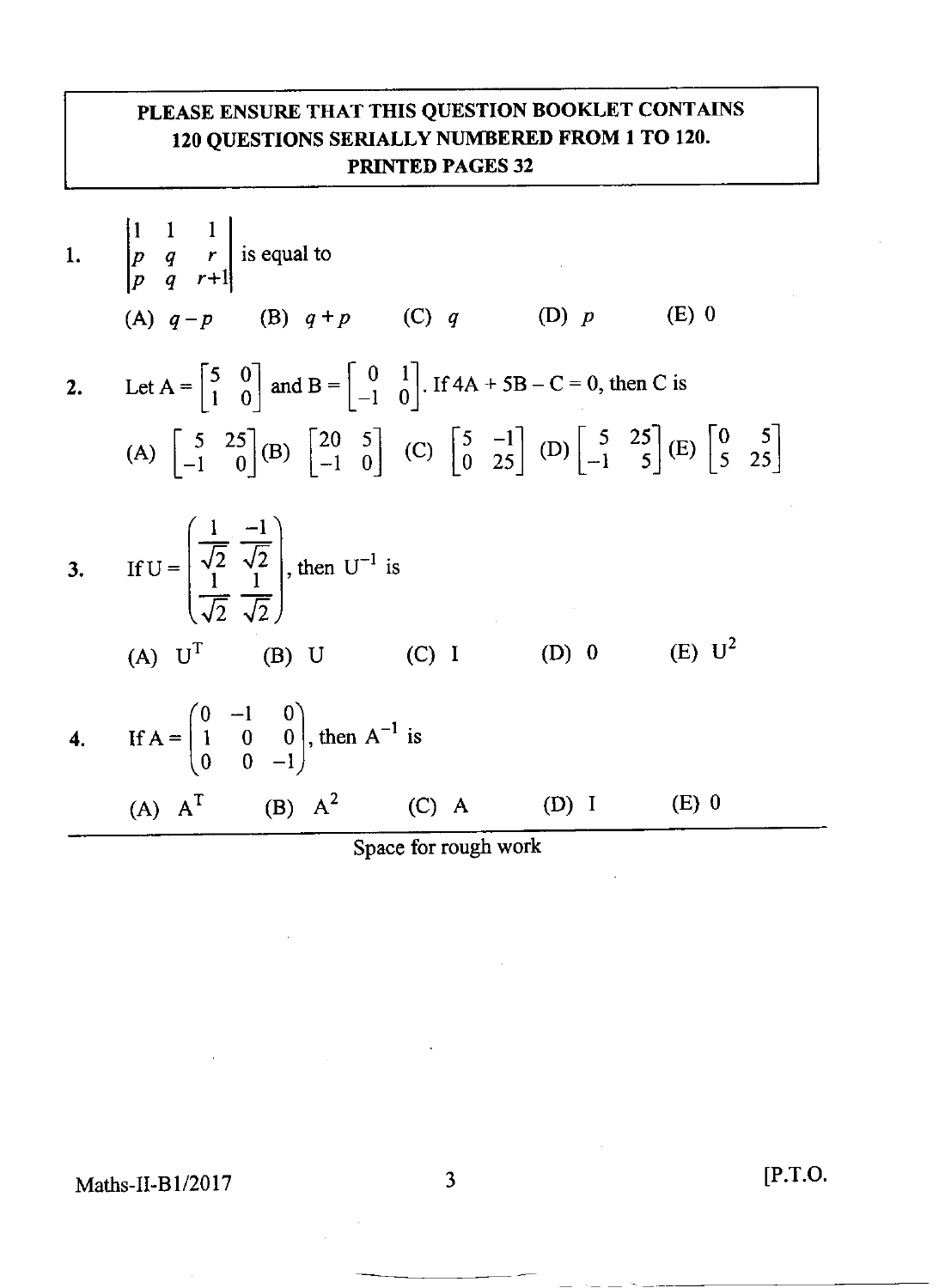5. If 
$$
\begin{pmatrix} x+y & x-y \ 2x+z & x+z \end{pmatrix} = \begin{pmatrix} 0 & 0 \ 1 & 1 \end{pmatrix}
$$
, then the values of x, y and z are respectively  
\n(A) 0, 0, 1 (B) 1, 1, 0 (C) -1, 0, 0 (D) 0, 0, 0 (E) 1, 1, 1  
\n6.  $\begin{pmatrix} 7 & 1 & 5 \\ 8 & 0 & 0 \end{pmatrix} \begin{pmatrix} 2 \\ 3 \\ 1 \end{pmatrix} + 5 \begin{pmatrix} 1 \\ 0 \end{pmatrix}$  is equal to  
\n(A)  $\begin{pmatrix} 16 \\ 27 \end{pmatrix}$  (B)  $\begin{pmatrix} 27 \\ 16 \end{pmatrix}$  (C)  $\begin{pmatrix} 15 \\ 16 \end{pmatrix}$  (D)  $\begin{pmatrix} 16 \\ 15 \end{pmatrix}$  (E)  $\begin{pmatrix} 16 \\ 16 \end{pmatrix}$   
\n7. If  $\begin{pmatrix} 1 & 2 & 4 \\ 1 & 3 & 5 \\ 1 & 3 & 5 \end{pmatrix}$  is singular, then the value of a is

\_\_\_\_\_

 $\hat{\mathcal{L}}$ 

7. If 
$$
\begin{pmatrix} 1 & 2 & 4 \ 1 & 3 & 5 \ 1 & 4 & a \end{pmatrix}
$$
 is singular, then the value of *a* is  
\n(A)  $a = -6$  (B)  $a = 5$  (C)  $a = -5$  (D)  $a = 6$  (E)  $a = 0$   
\n8. If  $\begin{pmatrix} 1 & 2 & -3 \ 0 & 4 & 5 \ 0 & 0 & 1 \end{pmatrix} \begin{pmatrix} x \ y \ z \end{pmatrix} = \begin{pmatrix} 1 \ 1 \ 1 \end{pmatrix}$ , then  $(x, y, z)$  is equal to  
\n(A) (1, 6, 6) (B) (1, -6, 1) (C) (1, 1, 6) (D) (6, -1, 1)(E) (-1, 6, 1)

Space for rough work

Maths-II-Bl/2017 <sup>4</sup>

 $\overline{\phantom{a}}$ 

 $\bar{\gamma}$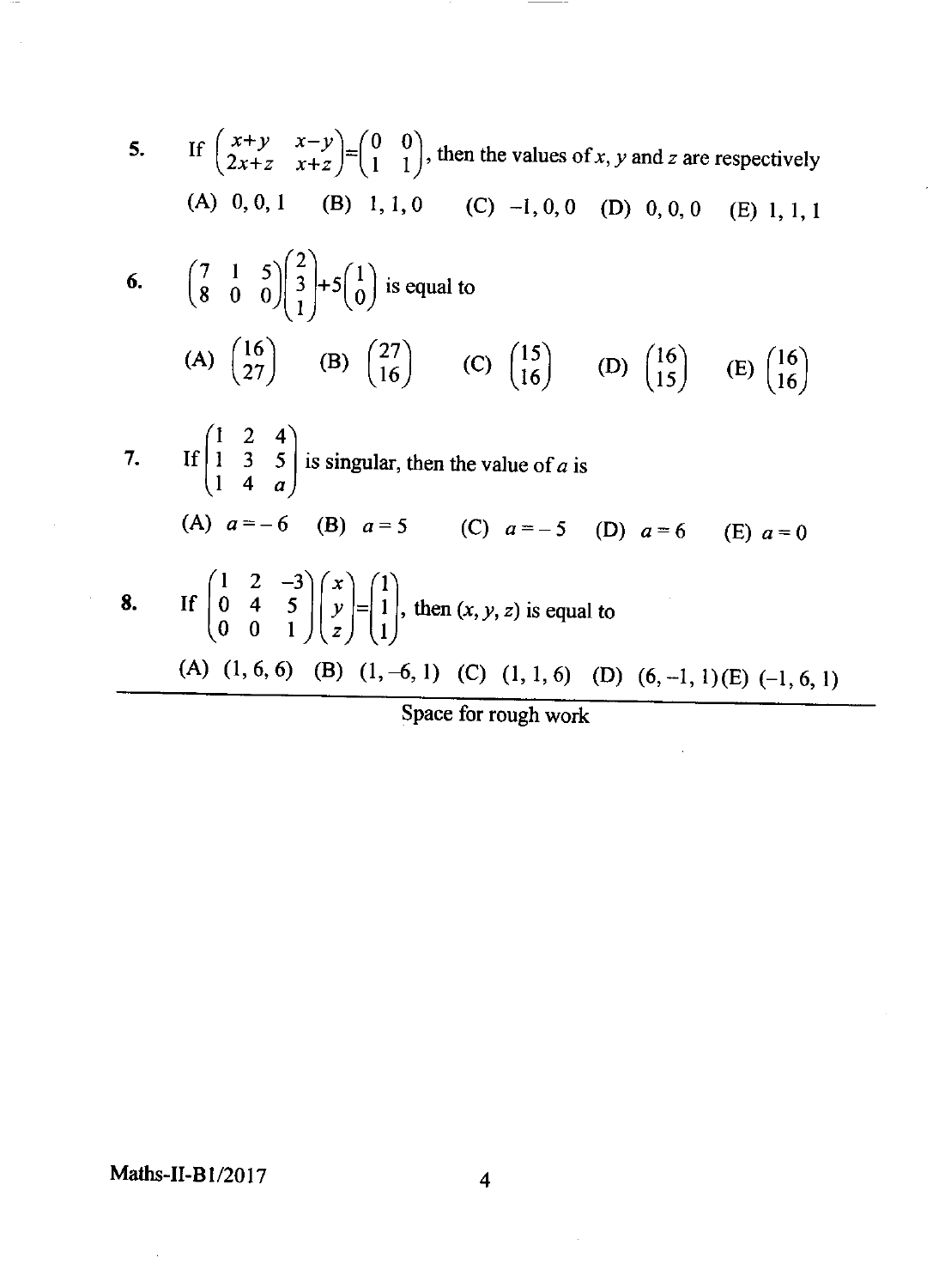9. If A = 
$$
\begin{pmatrix} 1 & 5 \ 0 & 2 \end{pmatrix}
$$
, then  
\n(A) A<sup>2</sup>-2A+2I=0 (B) A<sup>2</sup>-3A+2I=0  
\n(C) A<sup>2</sup>-5A+2I=0 (D) 2A<sup>2</sup>-A+I=0  
\n(E) A<sup>2</sup>+3A+2I=0 (E) A<sup>2</sup>+3A+2I=0  
\n10. If  $\begin{pmatrix} 2x+y & x+y \ p-q & p+q \end{pmatrix} = \begin{pmatrix} 1 & 1 \ 0 & 0 \end{pmatrix}$ , then  $(x, y, p, q)$  equals  
\n(A) 0, 1, 0, 0 (B) 0, -1, 0, 0 (C) 1, 0, 0, 0 (D) 0, 1, 0, 1 (E) 1, 0, 1, 0  
\n11. The value of  $\sqrt{4+2\sqrt{3}}\begin{vmatrix} -\sqrt{4-2\sqrt{3}} \\ 4-2\sqrt{3} \end{vmatrix}$  is  
\n(A) 1 (B) 2 (C) 4 (D) 3 (E) 5  
\n12. The value of  $8^{2/3}$ -16<sup>1/4</sup>-9<sup>1/2</sup> is  
\n(A) -1 (B) -2 (C) -3 (D) -4 (E) -5  
\n13. Let  $x=2$  be a root of  $y=4x^2-14x+q=0$ . Then y is equal to  
\n(A)  $(x-2)(4x-6)$  (B)  $(x-2)(4x+6)$   
\n(C)  $(x-2)(-4x-6)$  (D)  $(x-2)(-4x+6)$   
\n(E)  $(x-2)(4x+3)$ 

 $\overline{\phantom{a}}$ 

Maths-II-B1/2017 5 [P.T.O.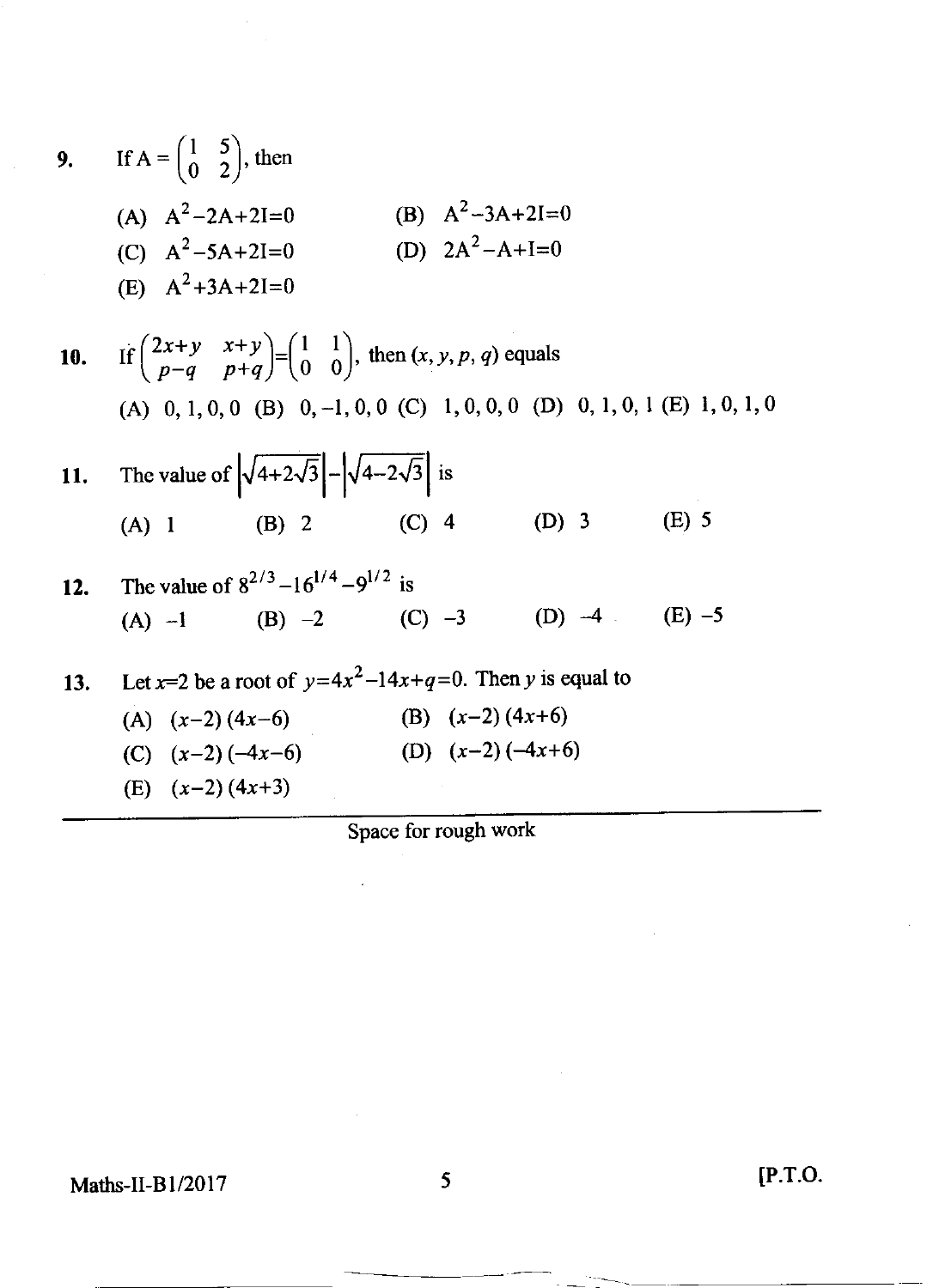14. If  $x_1$  and  $x_2$  are the roots of  $3x^2-2x-6=0$ , then  $x_1^2+x_2^2$  is equal to

(A) 
$$
\frac{50}{9}
$$
 (B)  $\frac{40}{9}$  (C)  $\frac{30}{9}$  (D)  $\frac{20}{9}$  (E)  $\frac{10}{9}$ 

- 15. Let  $x_1$  and  $x_2$  be the roots of the equation  $x^2 + px 3 = 0$ . If  $x_1^2 + x_2^2 = 10$ , then the value of  $p$  is equal to (A)  $-4$  or 4 (B)  $-3$  or 3 (C)  $-2$  or 2 (D)  $-1$  or 1 (E) 0
- 16. If the product of roots of the equation  $mx^2+6x+(2m-1)=0$  is  $-1$ , then the value of  $m$  is

(A) 
$$
\frac{1}{3}
$$
 (B) 1 (C) 3 (D) -1 (E) -3

17. If 
$$
f(x) = \frac{1}{x^2 + 4x + 4} - \frac{4}{x^4 + 4x^3 + 4x^2} + \frac{4}{x^3 + 2x^2}
$$
, then  $f(\frac{1}{2})$  is equal to  
\n(A) 1 (B) 2 (C) -1 (D) 3 (E) 4

Space for rough work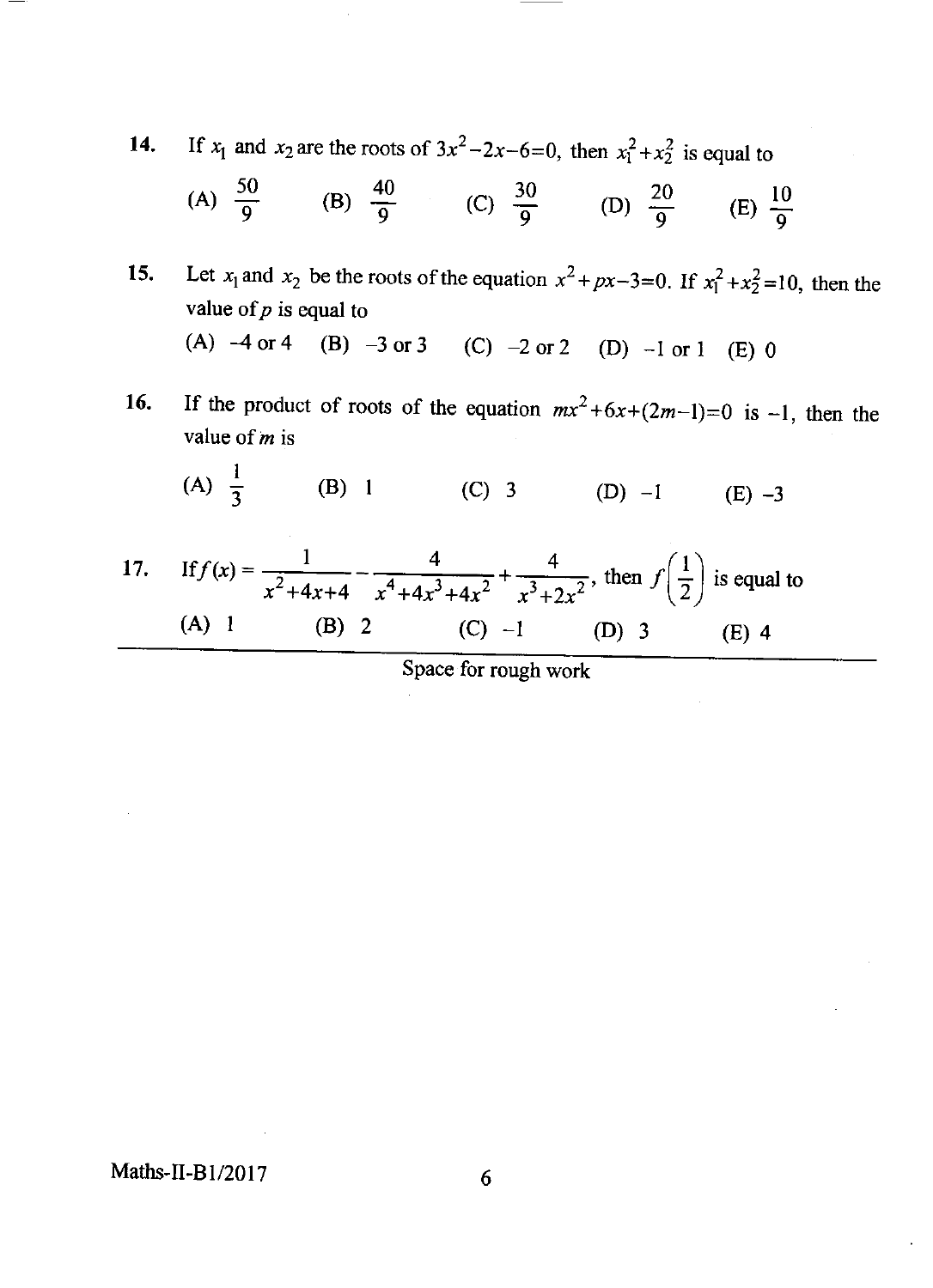- 18. If x and y are the roots of the equation  $x^2 + bx + 1 = 0$ , then the value of  $\mathbf{1}$  $\ddotsc$  $\overline{x+b}$  +  $\overline{y+b}$  is (A)  $\frac{1}{b}$  (B) b (C)  $\frac{1}{2b}$  (D) 2b (E) 1
- 19. The equations  $x^5 + ax + 1 = 0$  and  $x^6 + ax^2 + 1 = 0$  have a common root. Then a is equal to

 $(A) -4$ (B)  $-2$  (C)  $-3$  (D)  $-1$  (E) 0

20. The roots of  $ax^2+x+1=0$ , where  $a\neq 0$ , are in the ratio 1:1. Then a is equal to

(C)  $\frac{3}{4}$ (A)  $\frac{1}{4}$  (B)  $\frac{1}{2}$  (C)  $\frac{3}{4}$  (D) 1 (E) 0 + (B)  $\overline{2}$ 

21. If  $z^2+z+1=0$  where z is a complex number, then the value of  $z+\frac{1}{z}\bigg)^2+\bigg(z^2+\frac{1}{z^2}\bigg)^2+\bigg(z^3+\frac{1}{z^3}\bigg)^2$  $+\frac{1}{2}$ z  $+\left( z^3 + \frac{1}{3} \right)$ z equals (A) 4 (B) <sup>s</sup> (c) 6 (D) 7 (E) <sup>8</sup>

Space for rough work

Maths-II-B $1/2017$  7 [P.T.O.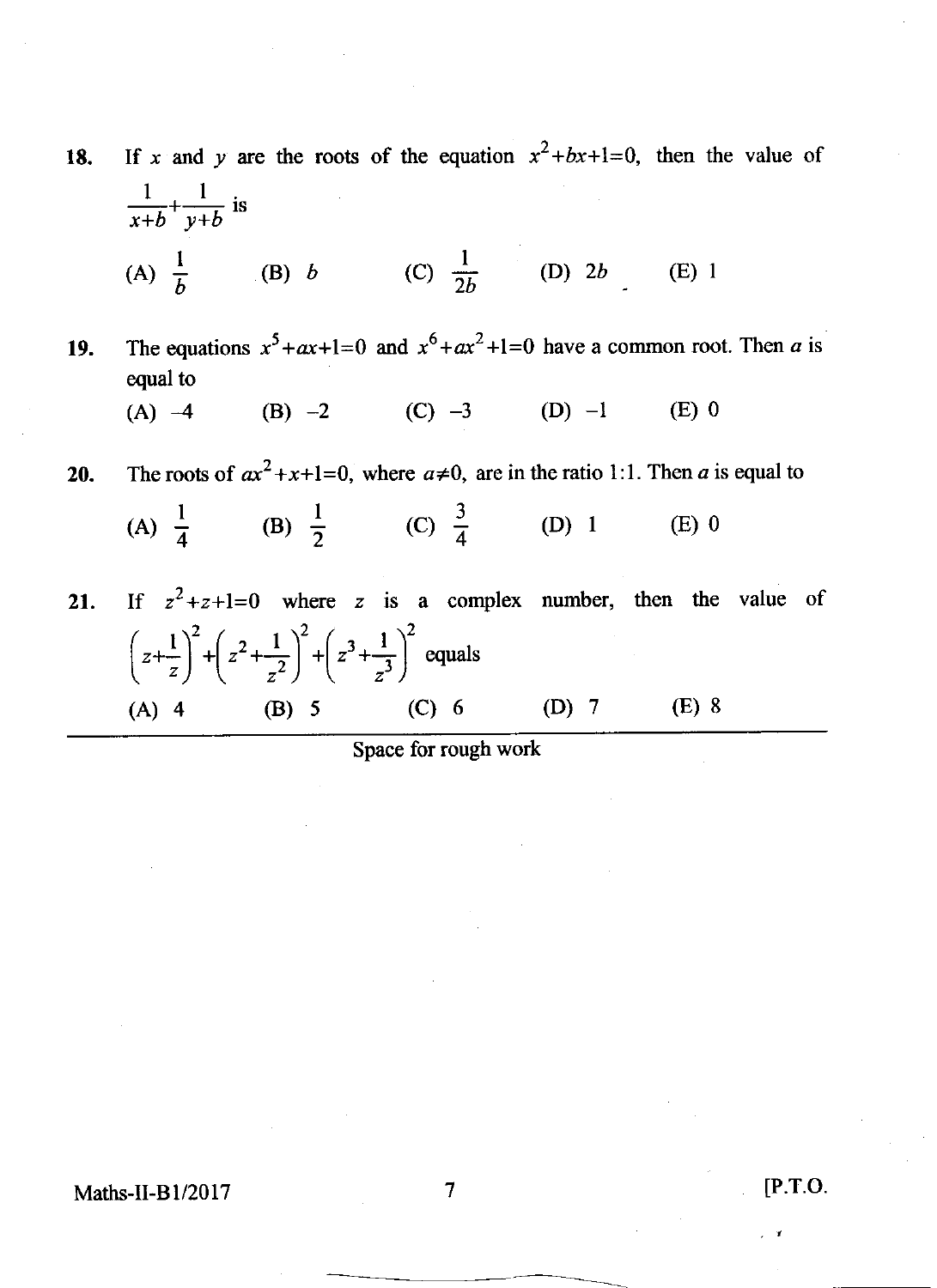22. Let 
$$
\Delta = \begin{vmatrix} 1 & 1 & 1 \ 1 & -1-w^2 & w^2 \ 1 & w & w^4 \end{vmatrix}
$$
, where  $w \neq 1$  is a complex number such that  $w^3 = 1$ .  
\nThen  $\Delta$  equals  
\n(A)  $3w + w^2$  (B)  $3w^2$  (C)  $3(w-w^2)$  (D)  $-3w^2$  (E)  $3w^2 + 1$   
\n23. If  $\begin{vmatrix} 3i & -9i & 1 \ 2 & 9i & -1 \ 10 & 9 & i \end{vmatrix} = x + iy$ , then  
\n(A)  $x = 1, y = 1$  (B)  $x = 0, y = 1$   
\n(C)  $x = 1, y = 0$  (D)  $x = 0, y = 0$   
\n(E)  $x = -1, y = 0$   
\n24. If  $z = \cos(\frac{\pi}{3}) - i \sin(\frac{\pi}{3})$ , then  $z^2 - z + 1$  is equal to  
\n(A) 0 (B) 1 (C) -1 (D)  $\frac{\pi}{2}$  (E)  $\pi$ 

 $\mathcal{O}(\mathcal{O}_{\mathcal{O}_{\mathcal{O}_{\mathcal{O}_{\mathcal{O}}}}})$ 

Space for rough work

 $\hat{\mathcal{A}}$ 

 $\mathcal{L}^{\text{max}}_{\text{max}}$  and  $\mathcal{L}^{\text{max}}_{\text{max}}$ 

 $\sim$ 

 $\hat{\mathcal{A}}$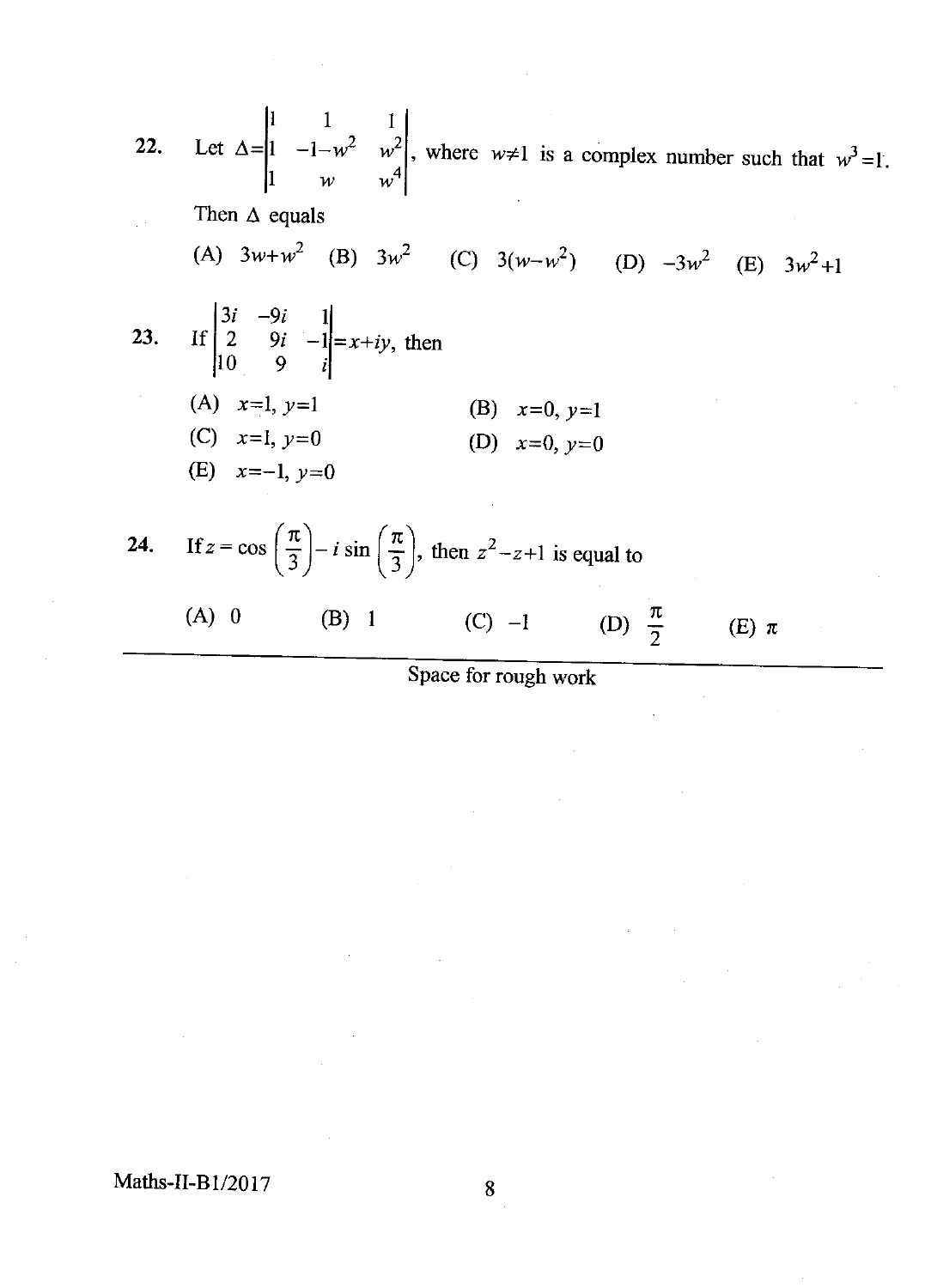25. 
$$
\left(\frac{1+\cos\left(\frac{\pi}{12}\right)+i\sin\left(\frac{\pi}{12}\right)}{1+\cos\left(\frac{\pi}{12}\right)-i\sin\left(\frac{\pi}{12}\right)}\right)^{72}
$$
 is equal to  
\n(A) 0 (B) -1 (C) 1 (D)  $\frac{1}{2}$  (E)  $-\frac{1}{2}$   
\n26. If A =  $\begin{vmatrix} 4 & k & k \\ 0 & k & k \\ 0 & 0 & k \end{vmatrix}$  and det (A) = 256, then |k| equals  
\n(A) 4 (B) 5 (C) 6 (D) 7 (E) 8

27. If 
$$
A = \begin{pmatrix} 1 & 0 \\ 1 & 1 \end{pmatrix}
$$
, then  $A^n + nI$  is equal to  
\n(A) I (B) nA (C) I+nA (D) I-nA (E) nA-I

28. If 
$$
|z| = 5
$$
 and  $w = \frac{z-5}{z+5}$ , then Re(*w*) is equal to  
\n(A) 0 \n(B)  $\frac{1}{25}$  \n(C) 25 \n(D) 1 \n(E) -1

Maths-II-B1/2017 9 [P.T.O.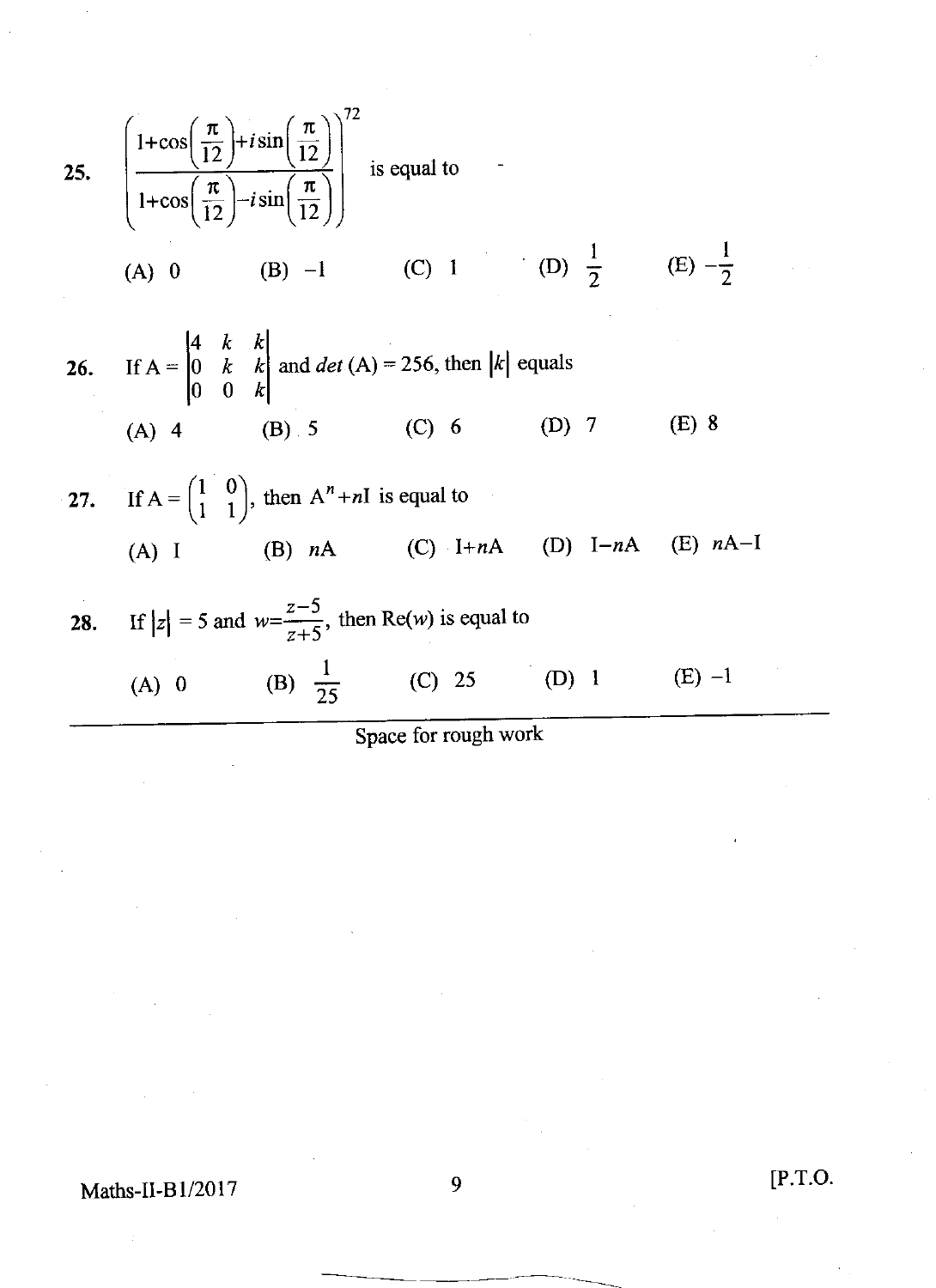|     | 29. If $A = \begin{pmatrix} 1 & 1 \\ 1 & 1 \end{pmatrix}$ , then $A^{2017}$ is equal to                                       |  |                      |  |                                                                              |
|-----|-------------------------------------------------------------------------------------------------------------------------------|--|----------------------|--|------------------------------------------------------------------------------|
|     | (A) $2^{2015}$ A (B) $2^{2016}$ A (C) $2^{2014}$ A (D) $2^{2017}$ A (E) $2^{2020}$ A                                          |  |                      |  |                                                                              |
|     | 30. If $a=e^{i\theta}$ , then $\frac{1+a}{1-a}$ is equal to                                                                   |  |                      |  |                                                                              |
|     | (A) $\cot \frac{\theta}{2}$ (B) $\tan \theta$ (C) $i \cot \frac{\theta}{2}$ (D) $i \tan \frac{\theta}{2}$ (E) $2 \tan \theta$ |  |                      |  |                                                                              |
| 31. | xyz=8, then $x^2+y^2+z^2$ is equal to                                                                                         |  |                      |  | Three numbers x, y, and z are in arithmetic progression. If $x+y+z=-3$ and   |
|     | (A) 9 (B) 10 (C) 21 (D) 20                                                                                                    |  |                      |  | $(E)$ 1                                                                      |
| 32. | The 30 <sup>th</sup> term of the arithmetic progression 10, 7, 4 is                                                           |  |                      |  |                                                                              |
|     | (A) $-97$ (B) $-87$ (C) $-77$ (D) $-67$ (E) $-57$                                                                             |  |                      |  |                                                                              |
| 33. |                                                                                                                               |  |                      |  | The arithmetic mean of two numbers $x$ and $y$ is 3 and geometric mean is 1. |
|     | Then $x^2 + y^2$ is equal to                                                                                                  |  |                      |  |                                                                              |
|     | (A) 30 (B) 31 (C) 32 (D) 33 (E) 34                                                                                            |  |                      |  |                                                                              |
|     |                                                                                                                               |  | Space for rough work |  |                                                                              |

## Maths-II-B1/2017 10

 $\ddot{\phantom{0}}$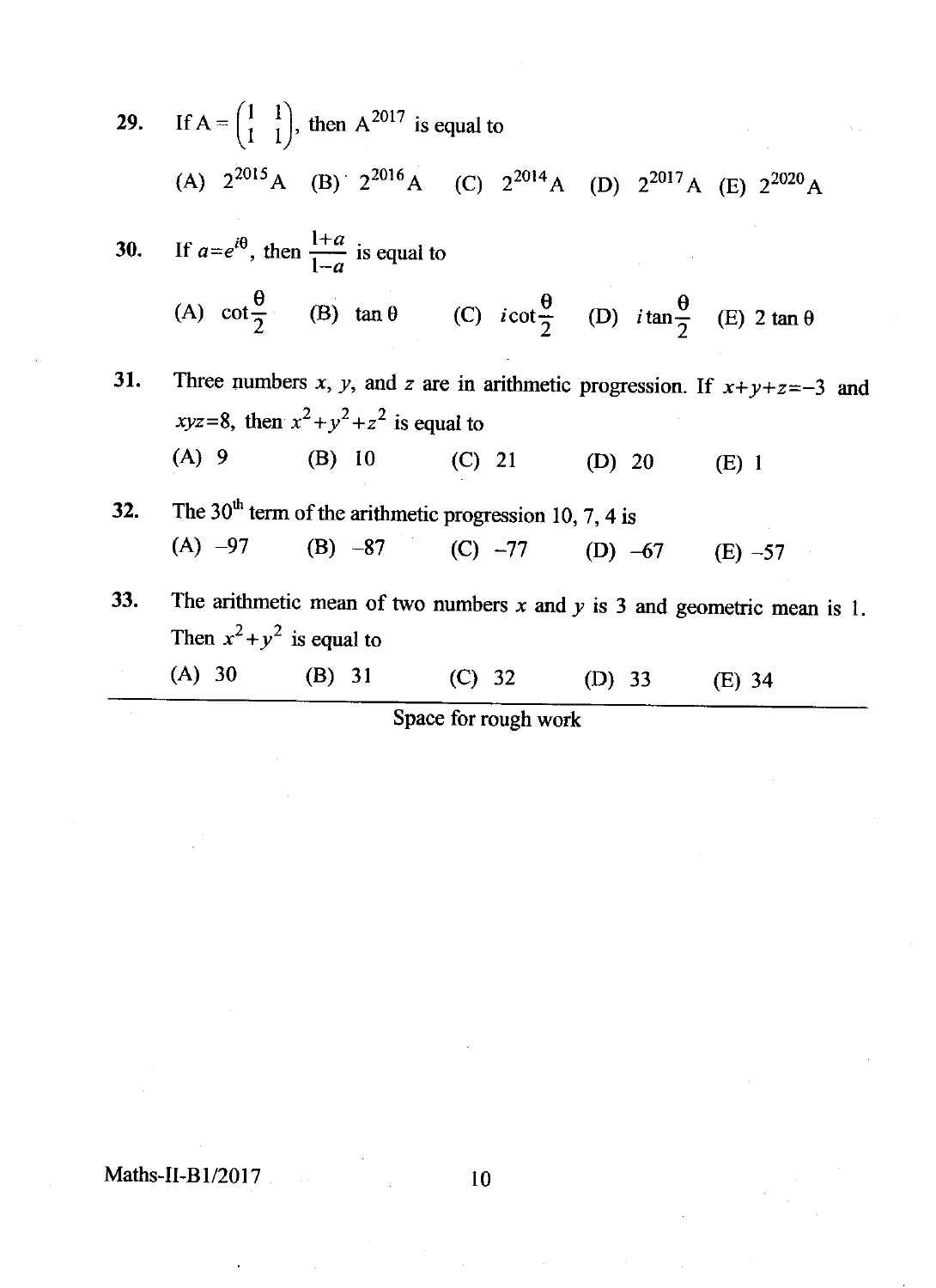|     |            | 34. The solution of $3^{2x-1} = 81^{1-x}$ is |                                                                                                                                                                 |         |  |
|-----|------------|----------------------------------------------|-----------------------------------------------------------------------------------------------------------------------------------------------------------------|---------|--|
|     |            |                                              | (A) $\frac{2}{3}$ (B) $\frac{1}{6}$ (C) $\frac{7}{6}$ (D) $\frac{5}{6}$ (E) $\frac{1}{3}$                                                                       |         |  |
| 35. |            |                                              | The sixth term in the sequence is 3, 1, $\frac{1}{3}$ ,  is                                                                                                     |         |  |
|     |            |                                              | (A) $\frac{1}{27}$ (B) $\frac{1}{9}$ (C) $\frac{1}{81}$ (D) $\frac{1}{17}$ (E) $\frac{1}{7}$                                                                    |         |  |
| 36. | numbers is |                                              | Three numbers are in arithmetic progression. Their sum is 21 and the product<br>of the first number and the third number is 45. Then the product of these three |         |  |
|     |            |                                              | (A) 315 (B) 90 (C) 180 (D) 270 (E) 450                                                                                                                          |         |  |
| 37. |            |                                              | If $a+1$ , $2a+1$ , $4a-1$ are in arithmetic progression, then the value of a is                                                                                |         |  |
|     |            |                                              | (A) 1 (B) 2 (C) 3 (D) 4                                                                                                                                         | $(E)$ 5 |  |
|     |            |                                              | $\mathbf{r} = \mathbf{r} + \mathbf{r}$                                                                                                                          |         |  |

Maths-II-B1/2017 11 [P.T.O.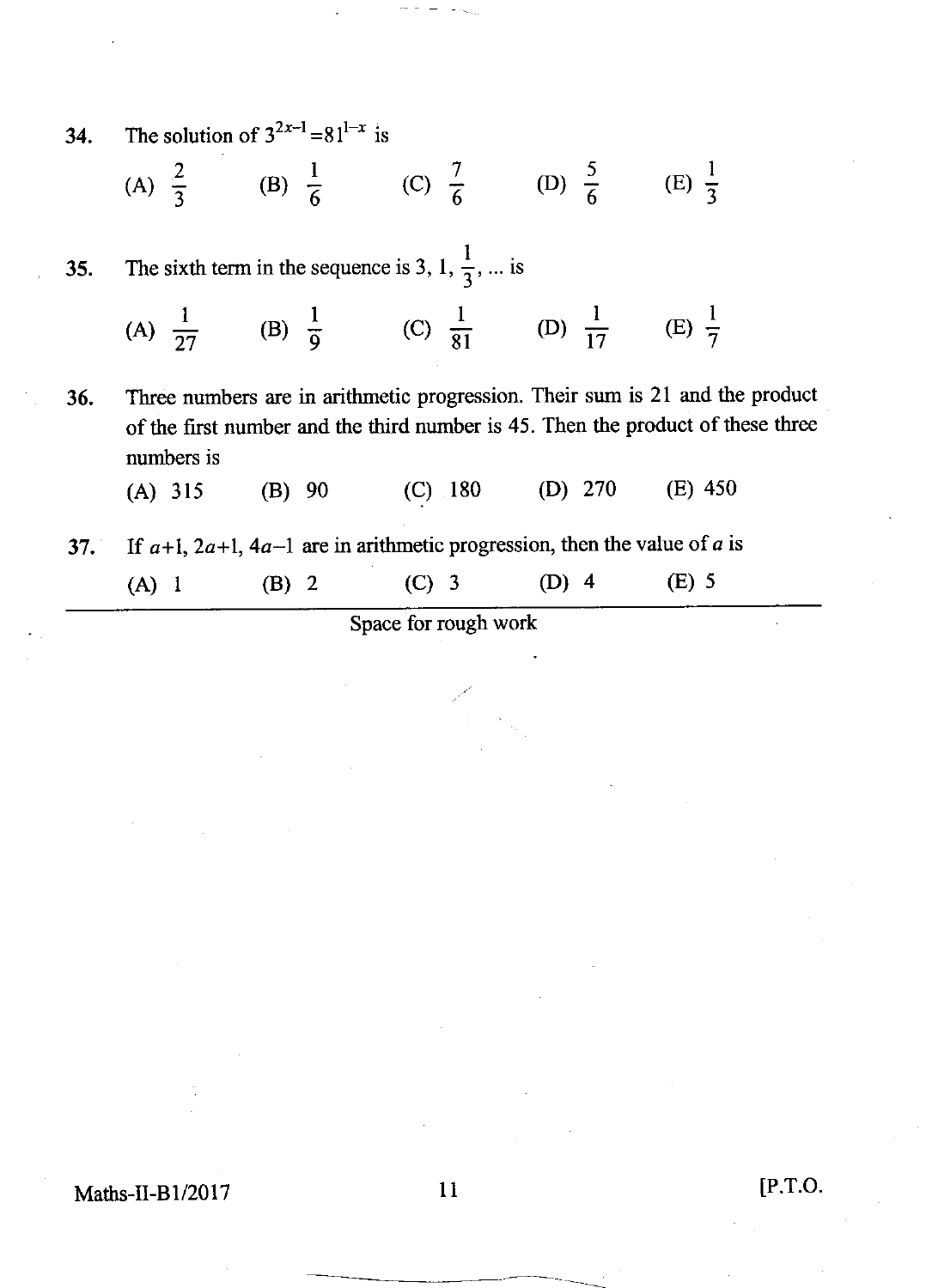- 38. Two numbers x and y have arithmetic mean 9 and geometric mean 4. Then x and y are the roots of
	- (A)  $x^2-18x-16=0$  (B)  $x^2-18x+16=0$ <br>(C)  $x^2+18x-16=0$  (D)  $x^2+18x+16=0$ (C)  $x^2+18x-16=0$ (E)  $x^2-17x+16=0$

39. Three unbiased coins are tossed. The probability of getting at least 2 tails is

(A) 
$$
\frac{3}{4}
$$
 (B)  $\frac{1}{4}$  (C)  $\frac{1}{2}$  (D)  $\frac{1}{3}$  (E)  $\frac{2}{3}$ 

40. A single letter is selected from the word TRICKS. The probability that it is either T or R is

(A) 
$$
\frac{1}{36}
$$
 (B)  $\frac{1}{4}$  (C)  $\frac{1}{2}$  (D)  $\frac{2}{3}$  (E)  $\frac{1}{3}$ 

41. From 4 red balls, 2 white balls and 4 black balls, four balls are selected. The probability of getting 2 red balls is

(A) 
$$
\frac{7}{21}
$$
 (B)  $\frac{8}{21}$  (C)  $\frac{9}{21}$  (D)  $\frac{10}{21}$  (E)  $\frac{11}{21}$ 

Space for rough work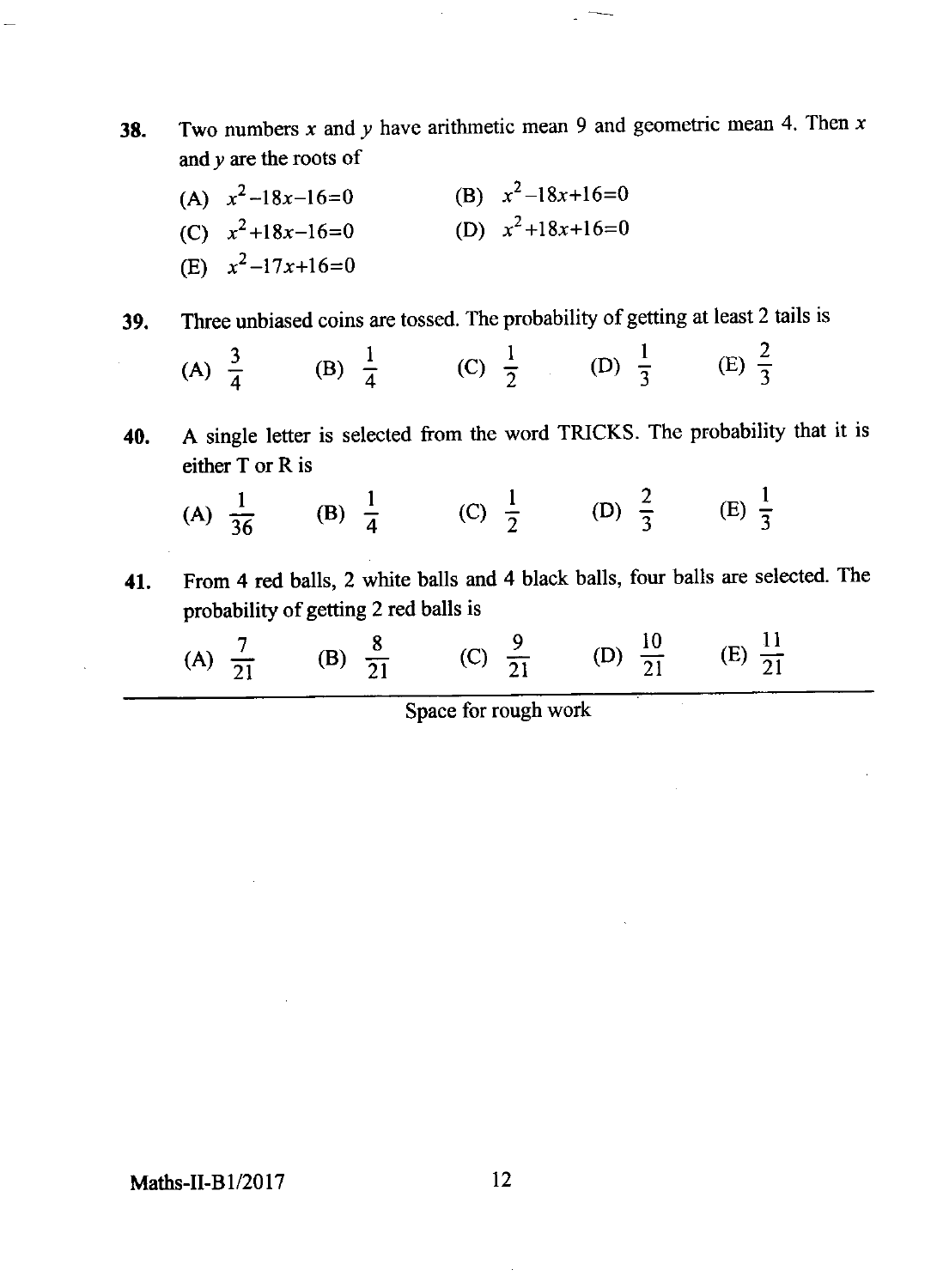- 42. In a class,  $60\%$  of the students know lesson I, 40% know lesson II and 20% know lesson I and lesson II. A student is selected at random. The probability that the student does not know lesson I and lesson II is
	- (A) 0 (B)  $\frac{4}{5}$  (C)  $\frac{3}{5}$  (D)  $\frac{1}{5}$  (E)  $\frac{2}{5}$

43. Two distinct numbers x and y are chosen from 1, 2, 3, 4, 5. The probability that the arithmetic mean of  $x$  and  $y$  is an integer is

(A) 0 (B)  $\frac{1}{5}$  (C)  $\frac{3}{5}$  (D)  $\frac{2}{5}$  (E)  $\frac{4}{5}$ 

44 The number of  $3 \times 3$  matrices with entries -1 or +1 is

- (A)  $2^4$  (B)  $2^5$  (C)  $2^6$  (D)  $2^7$  (E)  $2^9$
- 45. Let S be the set of all  $2 \times 2$  symmetric matrices whose entries are either zero or one. A matrix X is chosen from S. The probability that the determinant of X is not zero is

(A) 
$$
\frac{1}{3}
$$
 (B)  $\frac{1}{2}$  (C)  $\frac{3}{4}$  (D)  $\frac{1}{4}$  (E)  $\frac{2}{9}$ 

Space for rough work

Maths-II-B1/2017 13 [P.T.O.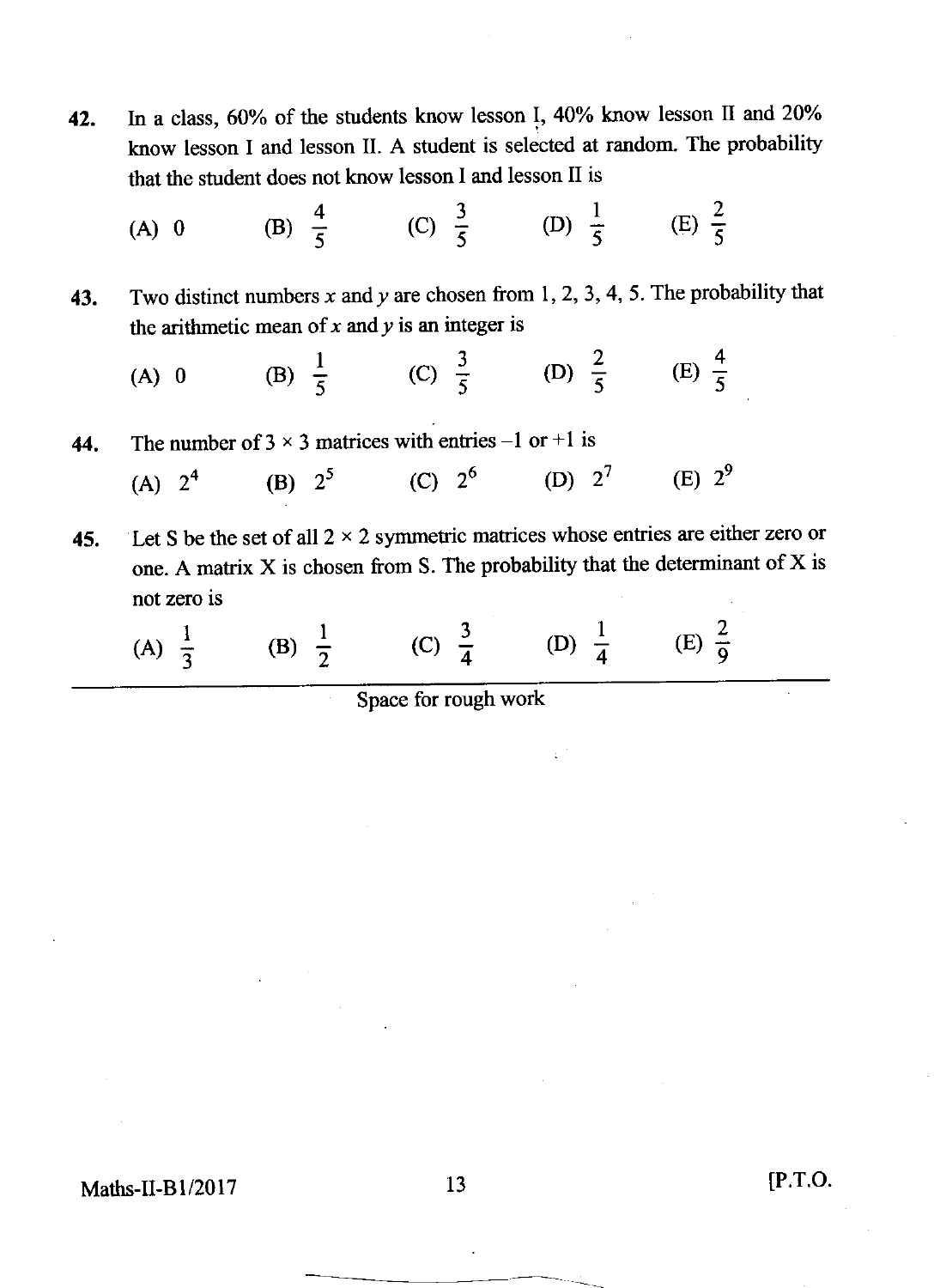| 46. | The number of words that can be formed by using all the letters of the word<br>PROBLEM only once is                       |  |  |                       |  |  |
|-----|---------------------------------------------------------------------------------------------------------------------------|--|--|-----------------------|--|--|
|     | (A) 5! (B) 6! (C) 7! (D) 8! (E) 9!                                                                                        |  |  |                       |  |  |
| 47. | The number of diagonals in a hexagon is                                                                                   |  |  |                       |  |  |
|     | (A) 8 (B) 9 (C) 10 (D) 11 (E) 12                                                                                          |  |  |                       |  |  |
| 48. | The sum of odd integers from 1 to 2001 is                                                                                 |  |  |                       |  |  |
|     | (A) $1001^2$ (B) $1000^2$ (C) $1002^2$ (D) $1003^2$ (E) $999^2$                                                           |  |  |                       |  |  |
| 49. | Two balls are selected from two black and two red balls. The probability that<br>the two balls will have no black ball is |  |  |                       |  |  |
|     | (A) $\frac{1}{7}$ (B) $\frac{1}{5}$ (C) $\frac{1}{4}$ (D) $\frac{1}{3}$ (E) $\frac{1}{6}$                                 |  |  |                       |  |  |
|     | 50. If $z=i^9+i^{19}$ , then z is equal to                                                                                |  |  |                       |  |  |
|     | (A) $0+0i$ (B) $1+0i$ (C) $0+i$                                                                                           |  |  | (D) $1+2i$ (E) $1+3i$ |  |  |

Maths-II-B1/2017 14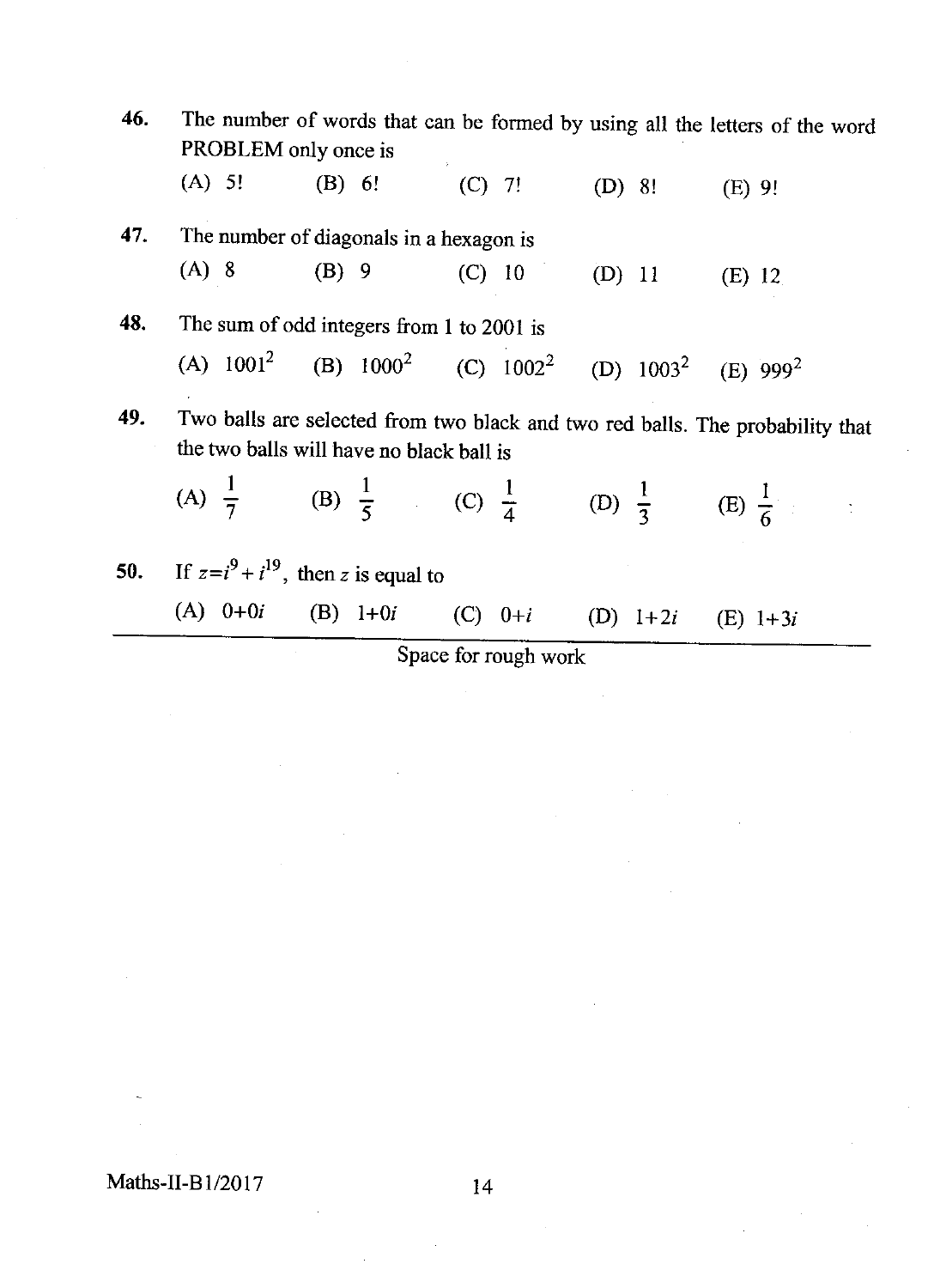| 51. |                                       | The mean for the data 6, 7, 10, 12, 13, 4, 8, 12 is                                                                       |  |  |           |
|-----|---------------------------------------|---------------------------------------------------------------------------------------------------------------------------|--|--|-----------|
|     |                                       | (A) 9 (B) 8 (C) 7 (D) 6 (E) 5                                                                                             |  |  |           |
| 52. |                                       | The set of all real numbers satisfying the inequality $x-2<1$ is                                                          |  |  |           |
|     |                                       | (A) $(3, \infty)$ (B) $[3, \infty)$ (C) $[-3, \infty)$ (D) $(-\infty, -3)$ (E) $(-\infty, 3)$                             |  |  |           |
|     | 53. If $\frac{ x-3 }{x-3} > 0$ , then |                                                                                                                           |  |  |           |
|     |                                       | (A) $x \in (-3, \infty)$ (B) $x \in (3, \infty)$ (C) $x \in (2, \infty)$ (D) $x \in (1, \infty)$ (E) $x \in (-1, \infty)$ |  |  |           |
| 54. |                                       | The mode of the data 8, 11, 9, 8, 11, 9, 7, 8, 7, 3, 2, 8 is                                                              |  |  |           |
|     |                                       | (A) 11 (B) 9 (C) 8 (D) 3 (E) 7                                                                                            |  |  |           |
| 55. |                                       | If the mean of six numbers is 41, then the sum of these numbers is                                                        |  |  |           |
|     |                                       | (A) 246 (B) 236 (C) 226 (D) 216                                                                                           |  |  | $(E)$ 206 |
|     |                                       |                                                                                                                           |  |  |           |

56. If 
$$
\int_0^x f(t)dt = x^2 + e^x(x>0)
$$
, then  $f(1)$  is equal to  
\n(A) 1+e (B) 2+e (C) 3+e (D) e (E) 0

Maths-II-B1/2017 15 [P.T.O.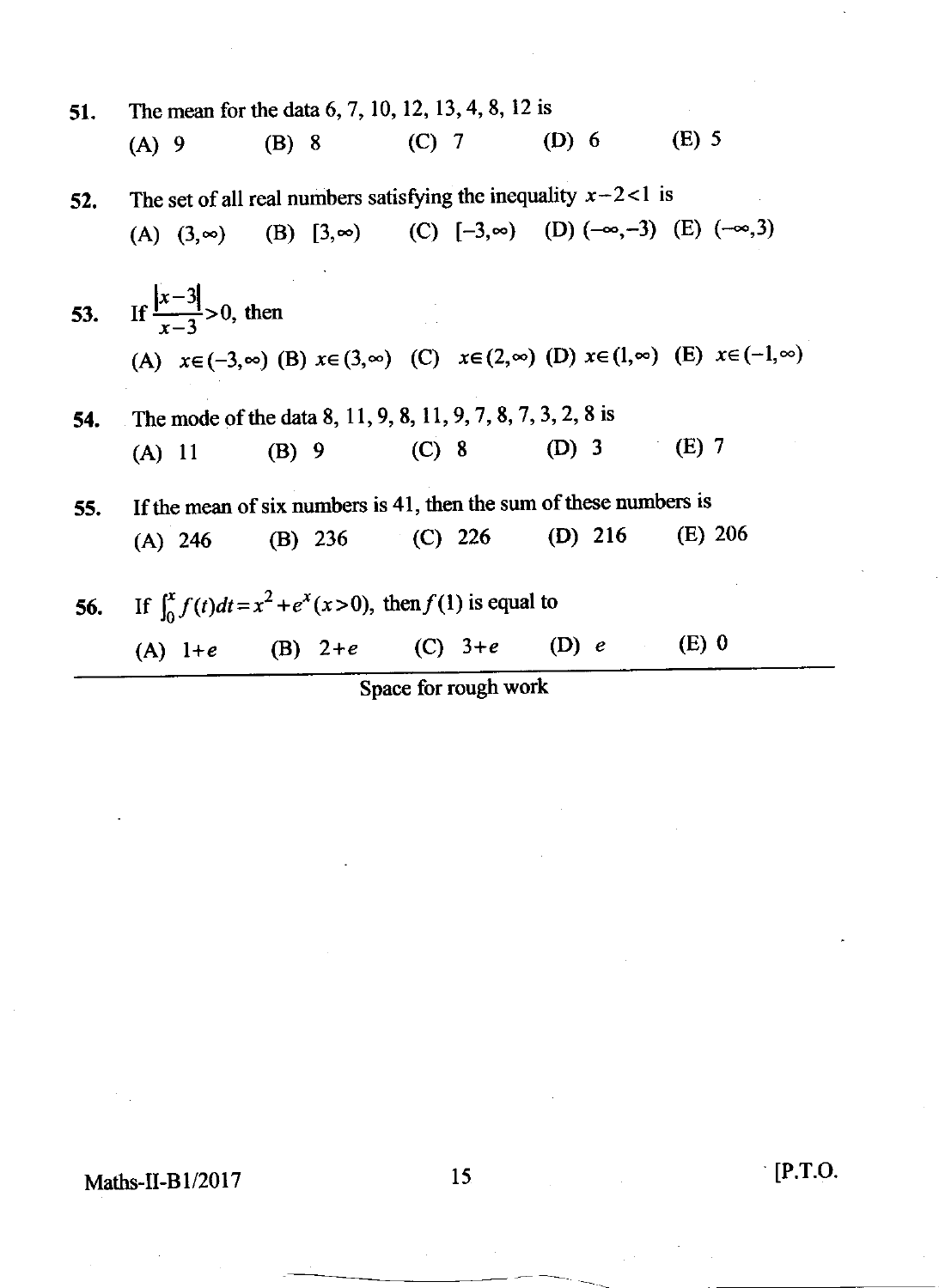57. 
$$
\int \frac{x+1}{x^{1/2}} dx =
$$
  
\n(A)  $-x^{3/2} + x^{1/2} + c$   
\n(B)  $x^{1/2}$   
\n(C)  $\frac{2}{3}x^{3/2} + 2x^{1/2} + c$   
\n(D)  $x^{3/2} + x^{1/2} + c$   
\n(E)  $x^{3/2}$ 

58. In a flight 50 people speak Hindi,20 speak English and l0 speak both English and Hindi. The number of people who speak at least one of the two languages is

(A) 40 (B) 50 (C) 20 (D) 80 (E) 60

59. If  $f(x) = \frac{x+1}{x-1}$ , then the value of  $f(f(x))$  is equal to (A)  $x$  (B) 0 (C)  $-x$  (D) 1 (E) 2

60. Two dice are thrown simultaneously. what is the probability of getting two numbers whose product is even ?

(A) 
$$
\frac{3}{4}
$$
 (B)  $\frac{1}{4}$  (C)  $\frac{1}{2}$  (D)  $\frac{2}{3}$  (E)  $\frac{1}{16}$ 

<del>c</del> iol rough work

Maths-II-B1/2017 16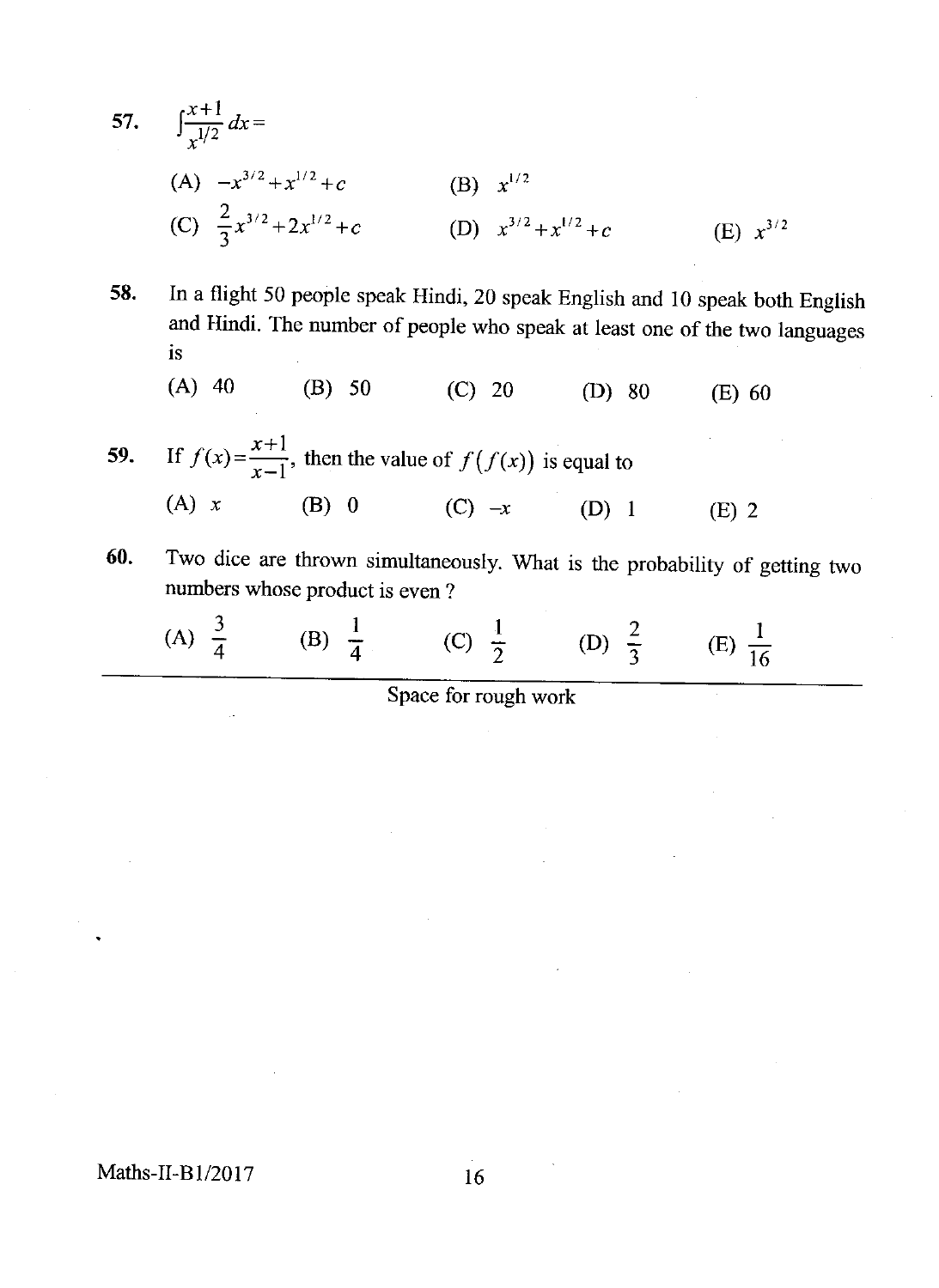61. 
$$
\lim_{x\to 0} \frac{\sqrt{2+x}-\sqrt{2-x}}{x}
$$
 is equal to  
\n(A)  $\frac{1}{\sqrt{2}}$  (B)  $\sqrt{2}$  (C) 0 (D) Does not exist (E)  $\frac{1}{2\sqrt{2}}$   
\n62. 
$$
\int \frac{dx}{e^x + e^{-x} + 2}
$$
 is equal to  
\n(A)  $\frac{1}{e^x + 1} + c$  (B)  $\frac{-1}{e^x + 1} + c$  (C)  $\frac{1}{1 + e^{-x}} + c$  (D)  $\frac{1}{e^{-x} - 1} + c$  (E)  $\frac{1}{e^x - 1} + c$   
\n63. 
$$
\tan\left(\frac{\pi}{4} + \frac{\theta}{2}\right) + \tan\left(\frac{\pi}{4} - \frac{\theta}{2}\right)
$$
 is equal to  
\n(A)  $\sec \theta$  (B)  $2 \sec \theta$  (C)  $\sec \frac{\theta}{2}$  (D)  $\sin \theta$  (E)  $\cos \theta$   
\n64. 
$$
\int_{-1}^{0} \frac{dx}{x^2 + x + 2}
$$
 is equal to  
\n(A)  $\frac{\pi}{4}$  (B)  $\frac{\pi}{2}$  (C)  $\pi$  (D) 0 (E)  $-\pi$   
\nSpace for rough work

Maths-II-B1/2017 17 [P.T.O.

 $\overline{\phantom{a}}$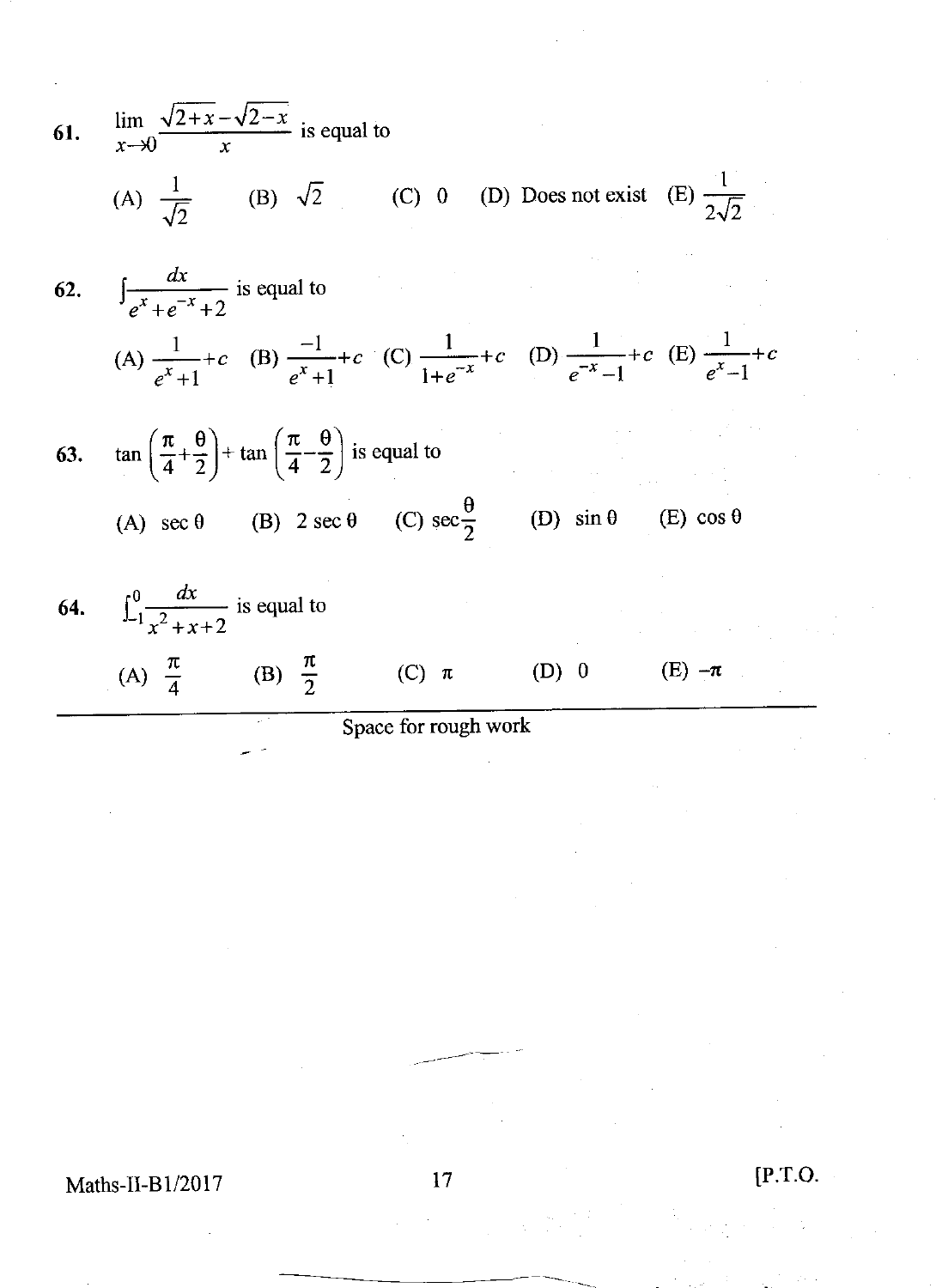|            |                     | 65. $\int_0^{\frac{\pi}{2}} \frac{\sqrt{\sin x}}{\sqrt{\sin x} + \sqrt{\cos x}} dx$ is equal to |                                                 |          |  |
|------------|---------------------|-------------------------------------------------------------------------------------------------|-------------------------------------------------|----------|--|
|            |                     | (A) 0 (B) $-\pi$ (C) $\frac{3\pi}{2}$ (D) $\frac{\pi}{2}$ (E) $\frac{\pi}{4}$                   |                                                 |          |  |
| 66.        |                     | If $(x, y)$ is equidistant from $(a+b, b-a)$ and $(a-b, a+b)$ , then                            |                                                 |          |  |
|            | (A) $x+y=0$         |                                                                                                 | (B) $bx - ay = 0$                               |          |  |
|            | (C) $ax-by=0$       |                                                                                                 | (D) $bx+ay=0$                                   |          |  |
|            | (E) $ax+by=0$       |                                                                                                 |                                                 |          |  |
| <b>67.</b> |                     | If the points $(1, 0)$ , $(0, 1)$ and $(x, 8)$ are collinear, then the value of x is equal to   |                                                 |          |  |
|            | $(A)$ 5             | (B) $-6$ (C) 6 (D) 7                                                                            |                                                 | (E) $-7$ |  |
| 68.        |                     | The minimum value of the function $max\{x, x^2\}$ is equal to                                   |                                                 |          |  |
|            | $(A)$ 0             |                                                                                                 | (B) 1 (C) 2 (D) $\frac{1}{2}$ (E) $\frac{3}{2}$ |          |  |
| 69.        | $f'(3)$ is equal to | Let $f(x+y)=f(x)f(y)$ for all x and y. If $f(0)=1, f(3)=3$ and $f'(0)=11$ , then                |                                                 |          |  |
|            |                     | (A) 11 (B) 22 (C) 33 (D) 44                                                                     |                                                 | $(E)$ 55 |  |
|            |                     |                                                                                                 | Space for rough work                            |          |  |

### Maths-II-B1/2017 18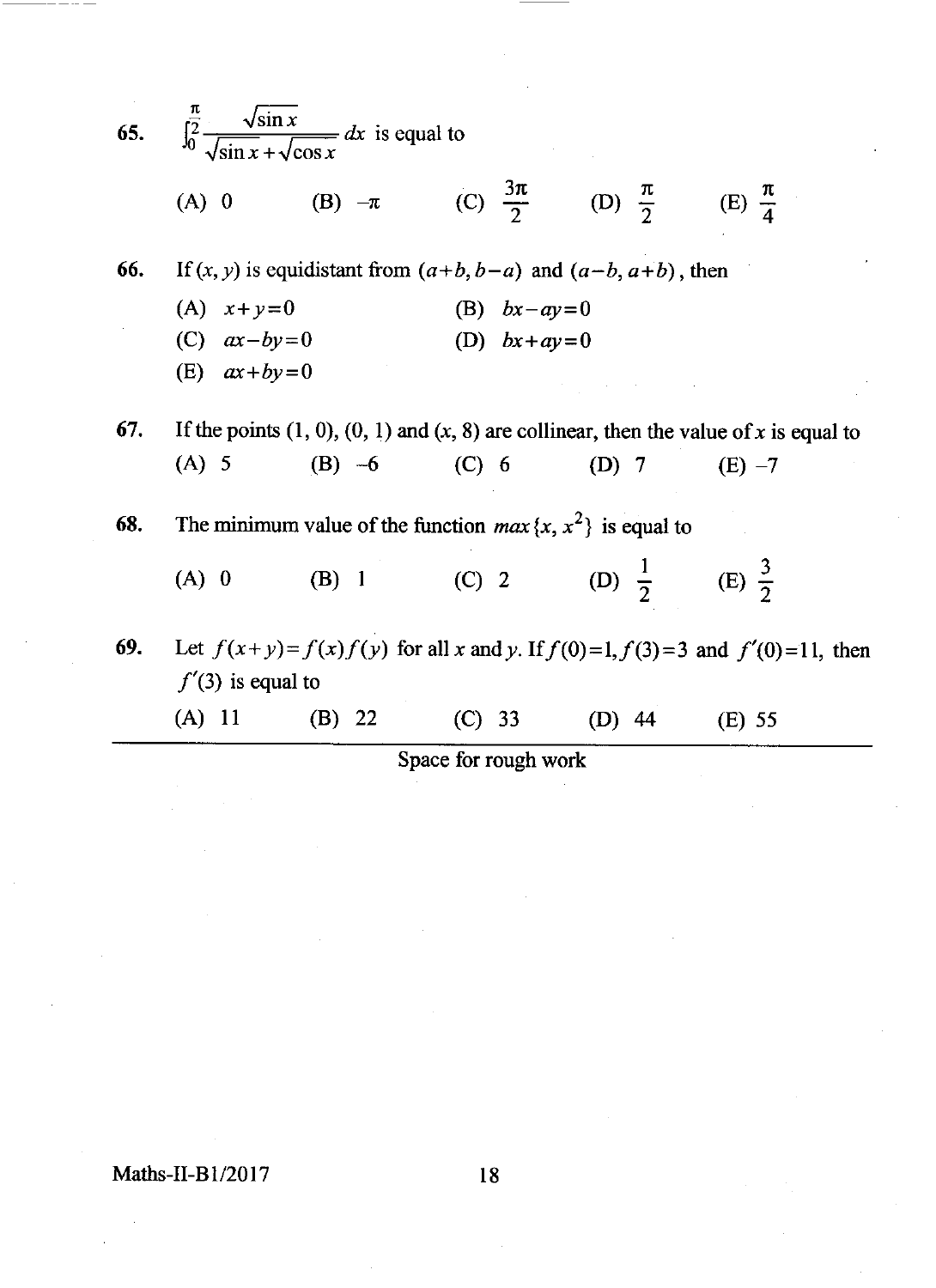70. If 
$$
f(9)=f'(9)=0
$$
, then  $\frac{\lim_{x\to 9} \sqrt{f(x)-3}}{\sqrt{x}-3}$  is equal to  
\n(A) 0 (B)  $f(0)$  (C)  $f'(3)$  (D)  $f(9)$  (E) 1  
\n71. The value of  $\cos\left(\frac{\pi}{4}+x\right)+\cos\left(\frac{\pi}{4}-x\right)$  is  
\n(A)  $\sqrt{2}\sin^2 x$  (B)  $\sqrt{2}\sin x$  (C)  $\sqrt{2}\cos^2 x$  (D)  $\sqrt{3}\cos x$  (E)  $\sqrt{2}\cos x$   
\n72. Area of the triangle with vertices (-2, 2), (1, 5) and (6, -1) is  
\n(A) 15 (B)  $\frac{3}{5}$  (C)  $\frac{29}{2}$  (D)  $\frac{33}{2}$  (E)  $\frac{35}{2}$   
\n73. The equation of the line passing through (-3, 5) and perpendicular to the line  
\nthrough the points (1, 0) and (-4, 1) is  
\n(A)  $5x+y+10=0$  (B)  $5x-y+20=0$   
\n(C)  $5x-y-10=0$  (D)  $5x+y+20=0$   
\n(E)  $5y-x-10=0$ 

74. The coefficient of  $x^5$  in the expansion of  $(1+x^2)^5(1+x)^4$  is (A) 30 (B) 60 (C) 40 (D) 10 (E) 45

Space for rough work

Maths-II-B1/2017 19 19 [P.T.O.]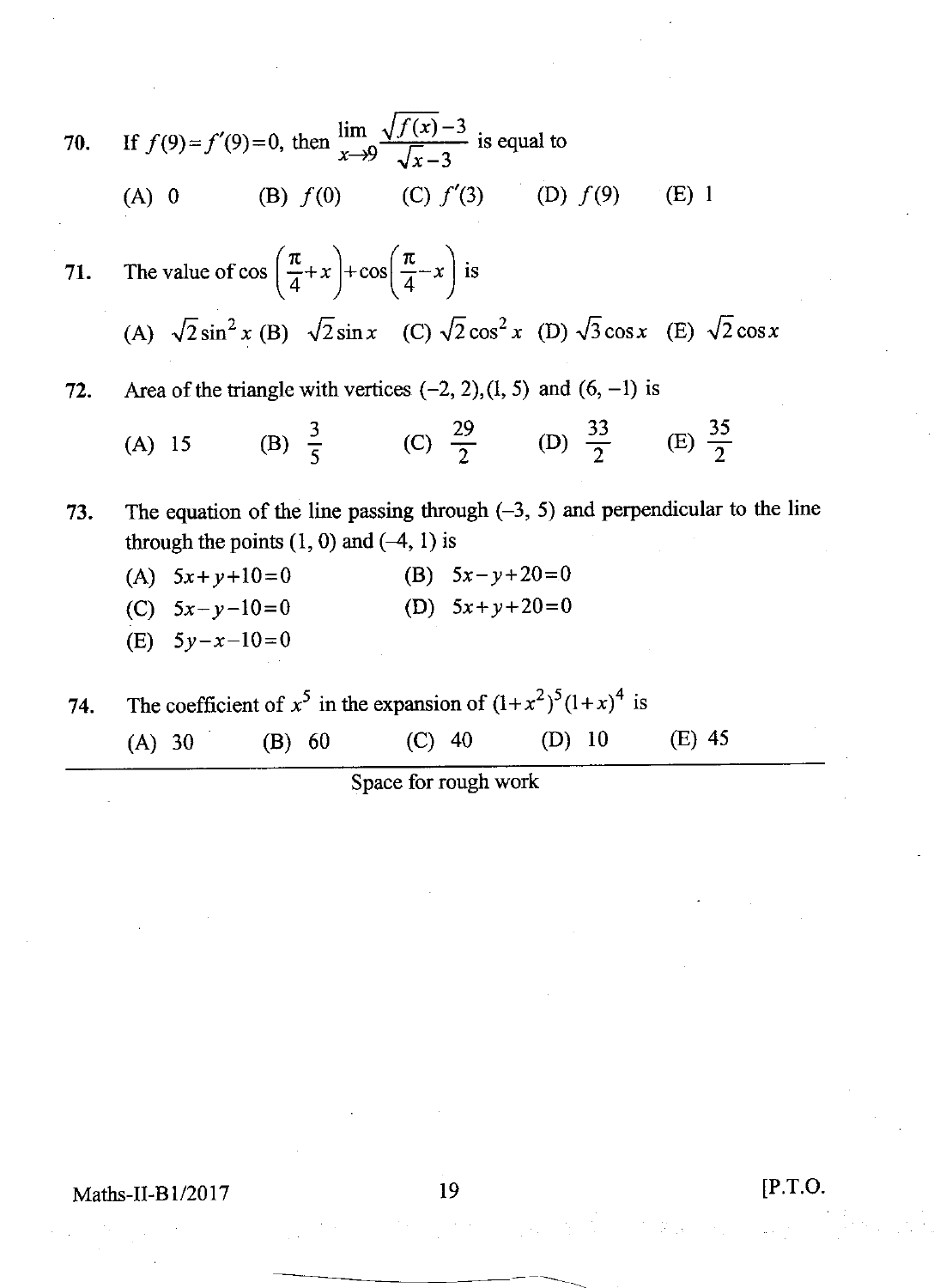| 75. | The coefficient of $x^4$ in the expansion of $(1-2x)^5$ is equal to |                                              |                                                                                                                                                  |         |         |
|-----|---------------------------------------------------------------------|----------------------------------------------|--------------------------------------------------------------------------------------------------------------------------------------------------|---------|---------|
|     | $(A)$ 40                                                            |                                              | (B) 320 (C) $-320$ (D) $-32$ (E) 80                                                                                                              |         |         |
| 76. |                                                                     | The equation $5x^2 + y^2 + y = 8$ represents |                                                                                                                                                  |         |         |
|     | $(A)$ an ellipse                                                    |                                              | (B) a parabola                                                                                                                                   |         |         |
|     | $(C)$ a hyperbola<br>(E) a straight line                            |                                              | (D) a circle                                                                                                                                     |         |         |
| 77. |                                                                     |                                              | The center of the ellipse $4x^2 + y^2 - 8x + 4y - 8 = 0$ is                                                                                      |         |         |
|     |                                                                     |                                              | (A) $(0, 2)$ (B) $(2, -1)$ (C) $(2, 1)$ (D) $(1, 2)$ (E) $(1, -2)$                                                                               |         |         |
| 78. |                                                                     |                                              | The area bounded by the curves $y=-x^2+3$ and $y=0$ is                                                                                           |         |         |
|     |                                                                     |                                              | (A) $\sqrt{3}+1$ (B) $\sqrt{3}$ (C) $4\sqrt{3}$ (D) $5\sqrt{3}$ (E) $6\sqrt{3}$                                                                  |         |         |
| 79. |                                                                     |                                              | The order of the differential equation $\left(\frac{d^3y}{dx^3}\right)^2 + \left(\frac{d^2y}{dx}\right)^2 + \left(\frac{dy}{dx}\right)^5 = 0$ is |         |         |
|     | $(A)$ 3                                                             | $(B)$ 4                                      | $(C)$ 1                                                                                                                                          | $(D)$ 5 | $(E)$ 6 |
|     |                                                                     |                                              | Snace for rough work                                                                                                                             |         |         |

 $\frac{1}{2}$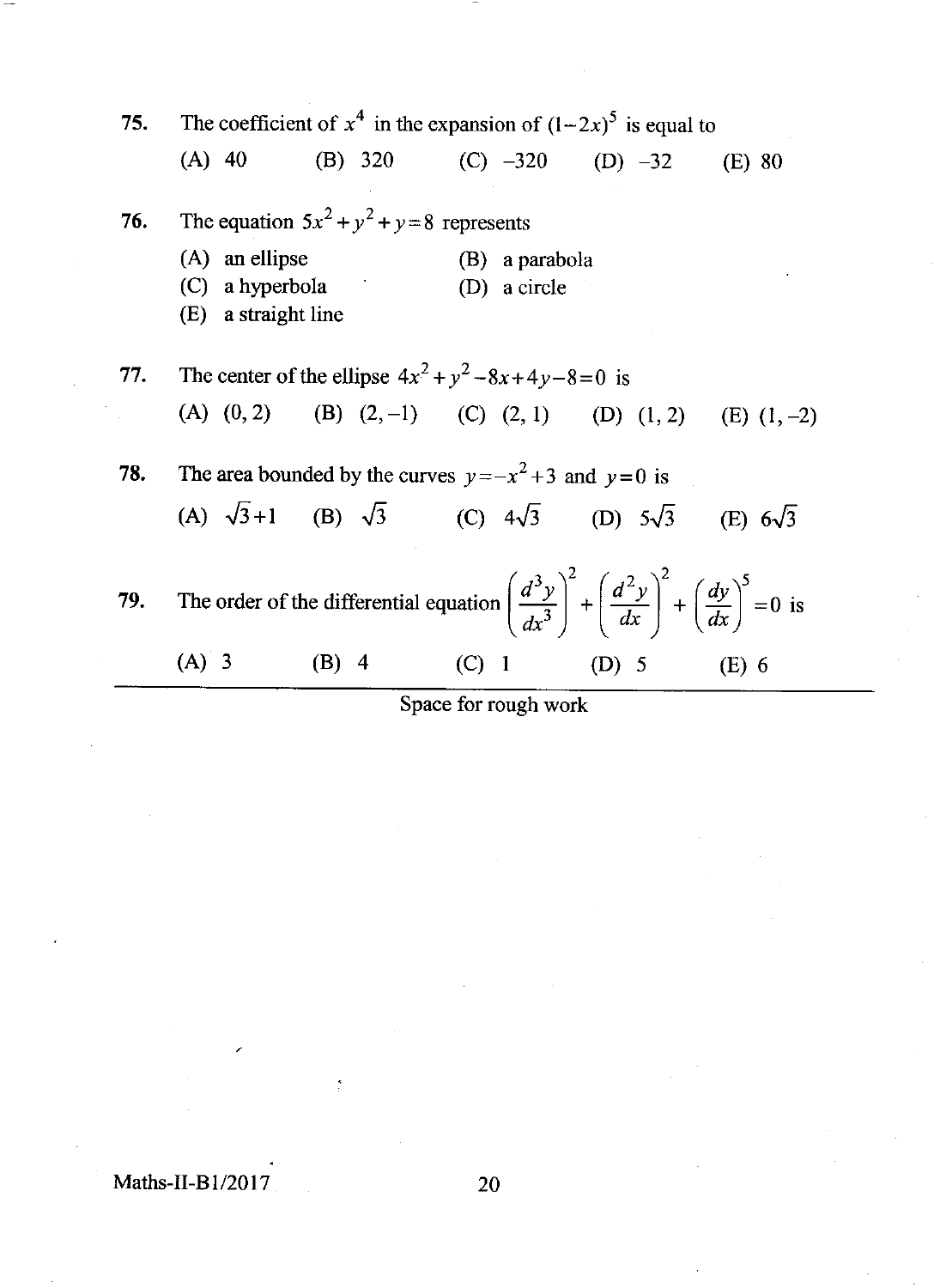**80.** If  $f(x) = \sqrt{2x} + \frac{4}{\sqrt{2x}}$ , then  $f'(2)$  is equal to (A)  $0$  (B)  $-1$  (C) 1 (D) 2 (E)  $-2$ 

81. The area of the circle  $x^2-2x+y^2-10y+k=0$  is 25 $\pi$ . The value of k is equal to

(c) <sup>0</sup> (A) -l (B) <sup>I</sup> (D) 2 (E) <sup>3</sup>

82. 
$$
\int_{2016}^{2017} \frac{\sqrt{x}}{\sqrt{x} + \sqrt{4033 - x}} dx
$$
 is equal to  
\n(A)  $\frac{1}{4}$  (B)  $\frac{3}{2}$  (C)  $\frac{2017}{2}$  (D)  $\frac{1}{2}$  (E) 508

\n- **83.** The solution of 
$$
\frac{dy}{dx} + y \tan x = \sec x
$$
,  $y(0) = 0$  is
\n- (A)  $y \sec x = \tan x$
\n- (B)  $y \tan x = \sec x$
\n- (C)  $\tan x = y \tan x$
\n- (D)  $x \sec x = \tan y$
\n- (E)  $y \cot x = \sec x$
\n- **84.** If the vectors  $2\hat{i} + 2\hat{j} + 6\hat{k}$ ,  $2\hat{i} + \lambda\hat{j} + 6\hat{k}$ ,  $2\hat{i} - 3\hat{j} + \hat{k}$  are copla
\n

anar, then the value of  $\lambda$  is

(A) -10 (B) <sup>I</sup> (c) <sup>0</sup> (D) lo (E) <sup>2</sup>

Space for rough work

Maths-II-B1/2017 21 [P.T.O.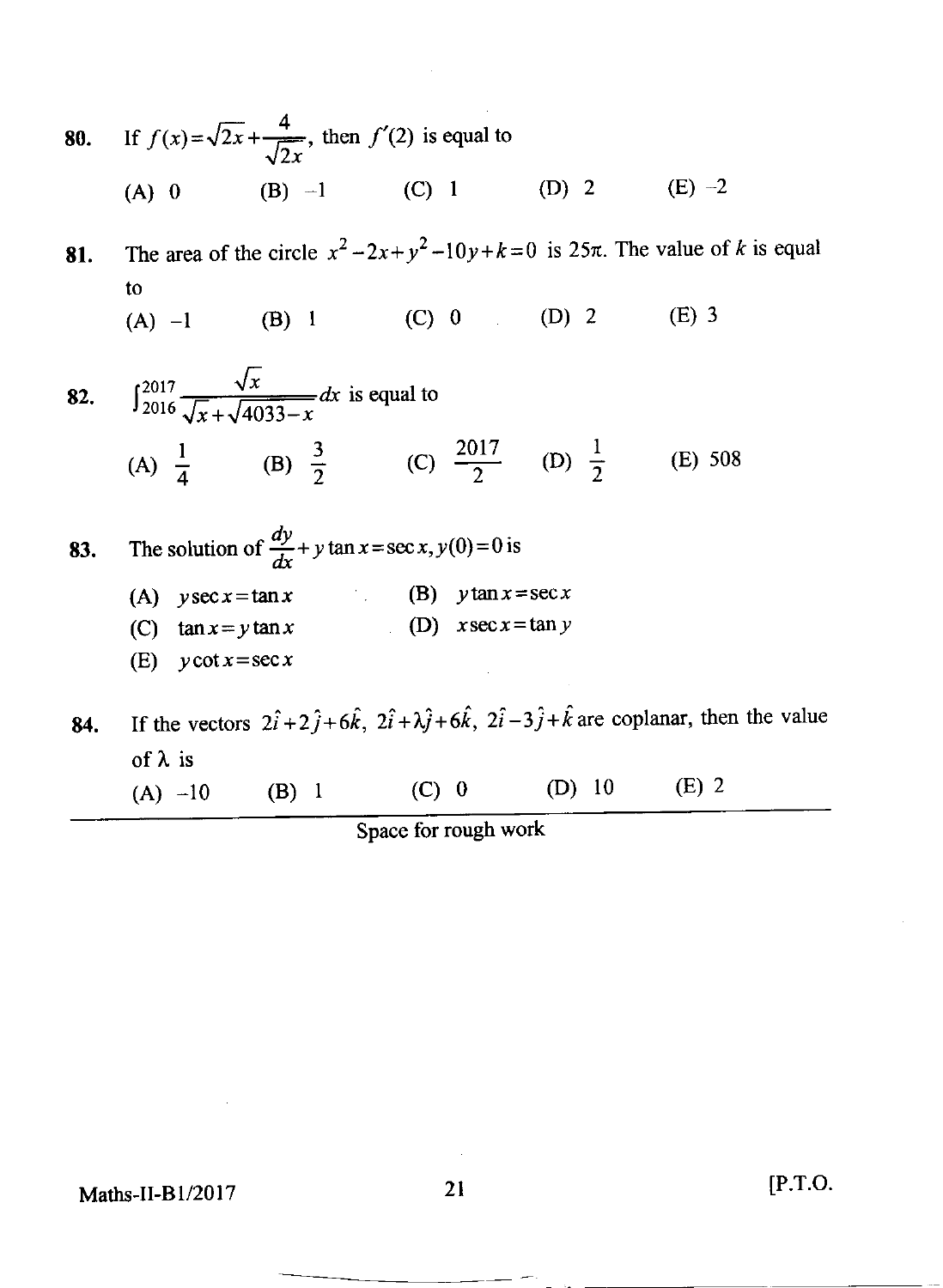85. The distance between  $(2, 1, 0)$  and  $2x+y+2z+5=0$  is

(A) 10 (B) 
$$
\frac{10}{3}
$$
 (C)  $\frac{10}{9}$  (D) 5 (E) 1

**86.** The equation of the hyperbola with vertices  $(0, \pm 15)$  and foci  $(0, \pm 20)$  is

(A) 
$$
\frac{x^2}{175} - \frac{y^2}{225} = 1
$$
 (B)  $\frac{x^2}{625} - \frac{y^2}{125} = 1$   
\n(C)  $\frac{y^2}{225} - \frac{x^2}{125} = 1$  (D)  $\frac{y^2}{65} - \frac{x^2}{65} = 1$   
\n(E)  $\frac{y^2}{225} - \frac{x^2}{175} = 1$ 

87. The value of 
$$
\frac{15^3 + 6^3 + 3.6.15.21}{1 + 4(6) + 6(36) + 4(216) + 1296}
$$
 is equal to  
\n(A)  $\frac{29}{7}$  (B)  $\frac{7}{19}$  (C)  $\frac{6}{17}$  (D)  $\frac{21}{19}$  (E)  $\frac{27}{7}$ 

Space for rough work

Maths-II-B1/2017 22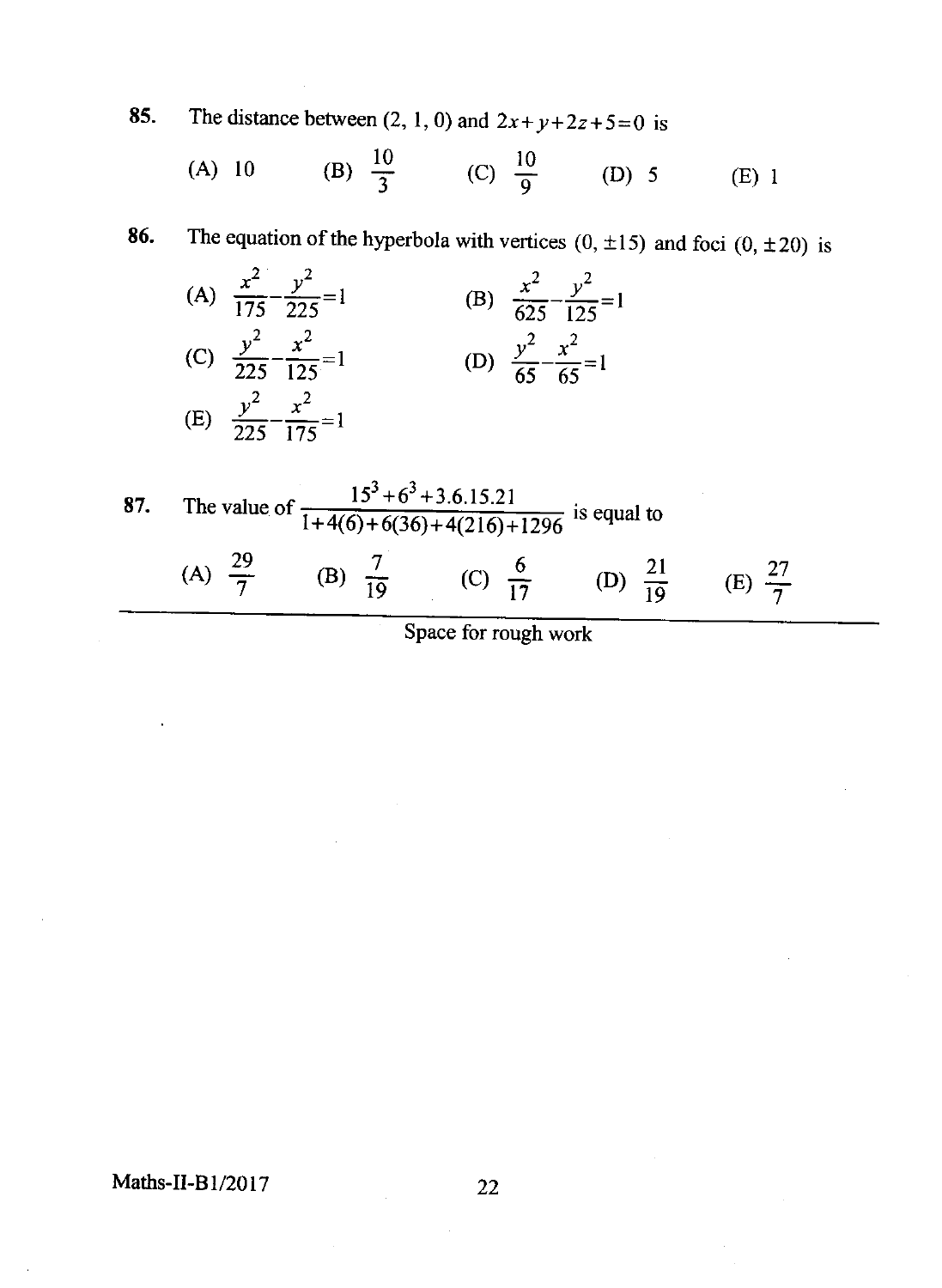| 88. |                   | The equation of the plane that passes through the points $(1, 0, 2)$ , $(-1, 1, 2)$ |
|-----|-------------------|-------------------------------------------------------------------------------------|
|     | $(5, 0, 3)$ is    | $\ddot{\bullet}$                                                                    |
|     | (A) $x+2y-4z+7=0$ | (B) $x+2y-3z+7=0$                                                                   |
|     | (C) $x-2y+4z+7=0$ | (D) $2y-4z-7+x=0$                                                                   |
|     | (E) $x+2y+3z+7=0$ |                                                                                     |
|     |                   |                                                                                     |

89. The vertex of the parabola  $y^2-4y-x+3=0$  is (A)  $(-1,3)$  (B)  $(-1,2)$  (C)  $(2,-1)$  (D)  $(3,-1)$  (E)  $(1,2)$ 

90 If  $\vec{a}, \vec{b}, \vec{c}$  are vectors such that  $\vec{a} + \vec{b} + \vec{c} = 0$  and  $|\vec{a}| = 7$ ,  $|\vec{b}| = 5$ ,  $|\vec{c}| = 3$ , then the angle between  $\vec{c}$  and  $\vec{b}$  is

- (A)  $\frac{\pi}{2}$  (B)  $\frac{\pi}{6}$ 6  $\pi$ J (C)  $\frac{\pi}{4}$  $\frac{\pi}{4}$  (D)  $\pi$  (E) 0
- 91. Let  $f(x)=2x^3-9ax^2+12a^2x+1$ , where  $a > 0$ . The minimum of f is attained at a point q and the maximum is attained at a point p. If  $p^3 = q$ , then a is equal to

| $(A)$ 1 | $(B)$ 3 | $(C)$ 2 | (D) $\sqrt{2}$ (E) $\frac{1}{2}$ |  |
|---------|---------|---------|----------------------------------|--|
|---------|---------|---------|----------------------------------|--|

Space for rough work

Maths-II-B1/2017 23 [P.T.O.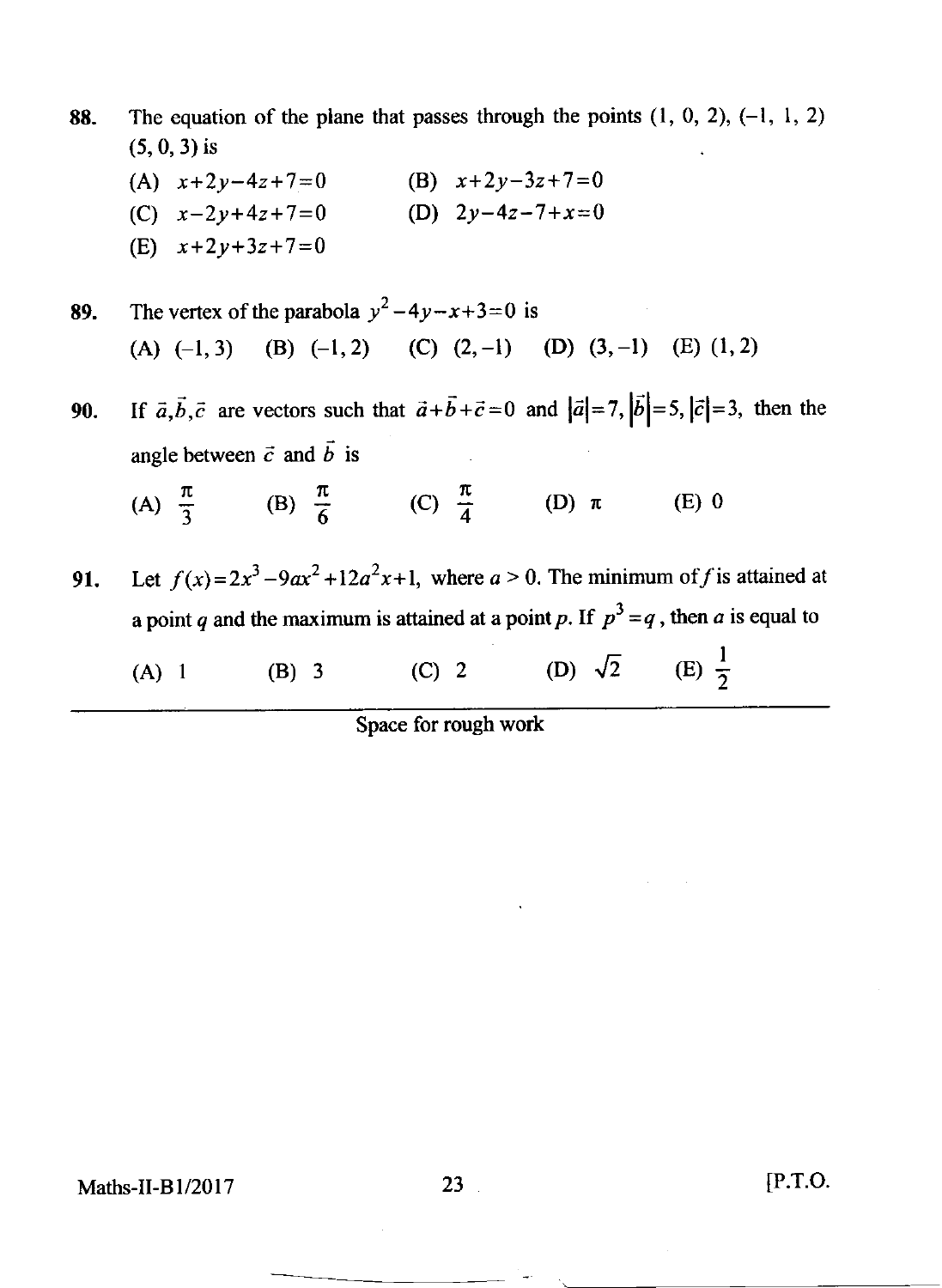92 For all real numbers x and y, it is known that the real valued function  $f$ satisfies  $f(x)+f(y)=f(x+y)$ . If  $f(1)=7$ , then  $\sum_{r=1}^{100} f(r)$  is equal to

- (A)  $7 \times 51 \times 102$  (B)  $6 \times 50 \times 102$
- (C) 7x50x102 (D) 6x25x102
- (E) 7x50x101

93 The eccentricity of the ellipse  $\frac{(x-1)^2}{2} + \left(y + \frac{3}{4}\right)$  $\frac{2}{16}$  is

 $\frac{1}{2}$  (D) **,**<br>د I  $\mathbf{r}$  $\frac{1}{\sqrt{2}}$  (C)  $\frac{1}{2}$  (D)  $\frac{1}{4}$  $\frac{1}{4}$  (E)  $\frac{1}{4\sqrt{2}}$  $(A) \frac{1}{\sqrt{5}}$  (B)  $2\sqrt{2}$ 

94.  $\int_{-1}^{1}$  max {x, x<sup>3</sup>}dx is equal to

> $\frac{1}{4}$  (C) (A)  $\frac{3}{4}$  (B)  $\frac{1}{4}$  (C)  $\frac{1}{2}$  (D) 1 (E) 0 4 I ,

### Space for rough work

Maths-II-B1/2017 24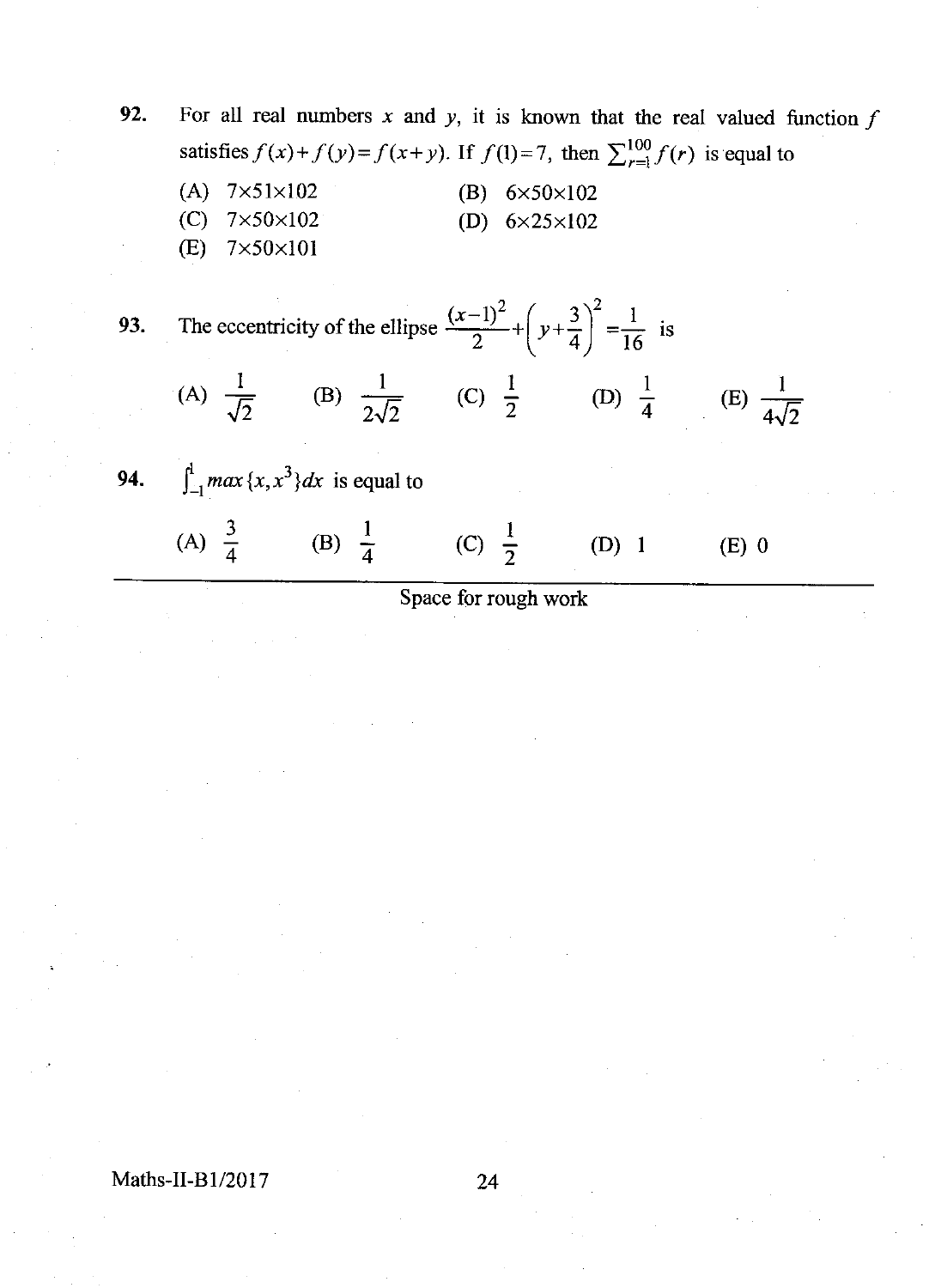95. If 
$$
x \in \left[0, \frac{\pi}{2}\right]
$$
,  $y \in \left[0, \frac{\pi}{2}\right]$  and  $\sin x + \cos y = 2$ , then the value of  $x + y$  is equal to  
\n(A)  $2\pi$  (B)  $\pi$  (C)  $\frac{\pi}{4}$  (D)  $\frac{\pi}{2}$  (E) 0

96 Let a,  $a + r$  and  $a + 2r$  be positive real numbers such that their product is 64. Then the minimum value of  $a + 2r$  is equal to

(A) 4 (B) 3 (C) 2 (D)  $\frac{1}{2}$  (E) 1

97. The sum 
$$
S = \frac{1}{9!} + \frac{1}{3!7!} + \frac{1}{5!5!} + \frac{1}{7!3!} + \frac{1}{9!}
$$
 is equal to  
\n(A)  $\frac{2^{10}}{8!}$  (B)  $\frac{2^9}{10!}$  (C)  $\frac{2^7}{10!}$  (D)  $\frac{2^6}{10!}$  (E)  $\frac{2^5}{8!}$   
\n98. If  $f(x) = \begin{vmatrix} x & x^2 & x^3 \\ 1 & 2x & 3x^2 \\ 0 & 2 & 6x \end{vmatrix}$ , then  $f'(x)$  is equal to  
\n(A)  $x^3 + 6x^2$  (B)  $6x^3$  (C)  $3x$  (D)  $6x^2$  (E) 0

Space for rough work

Maths-II-B1/2017 25 [P.T.O.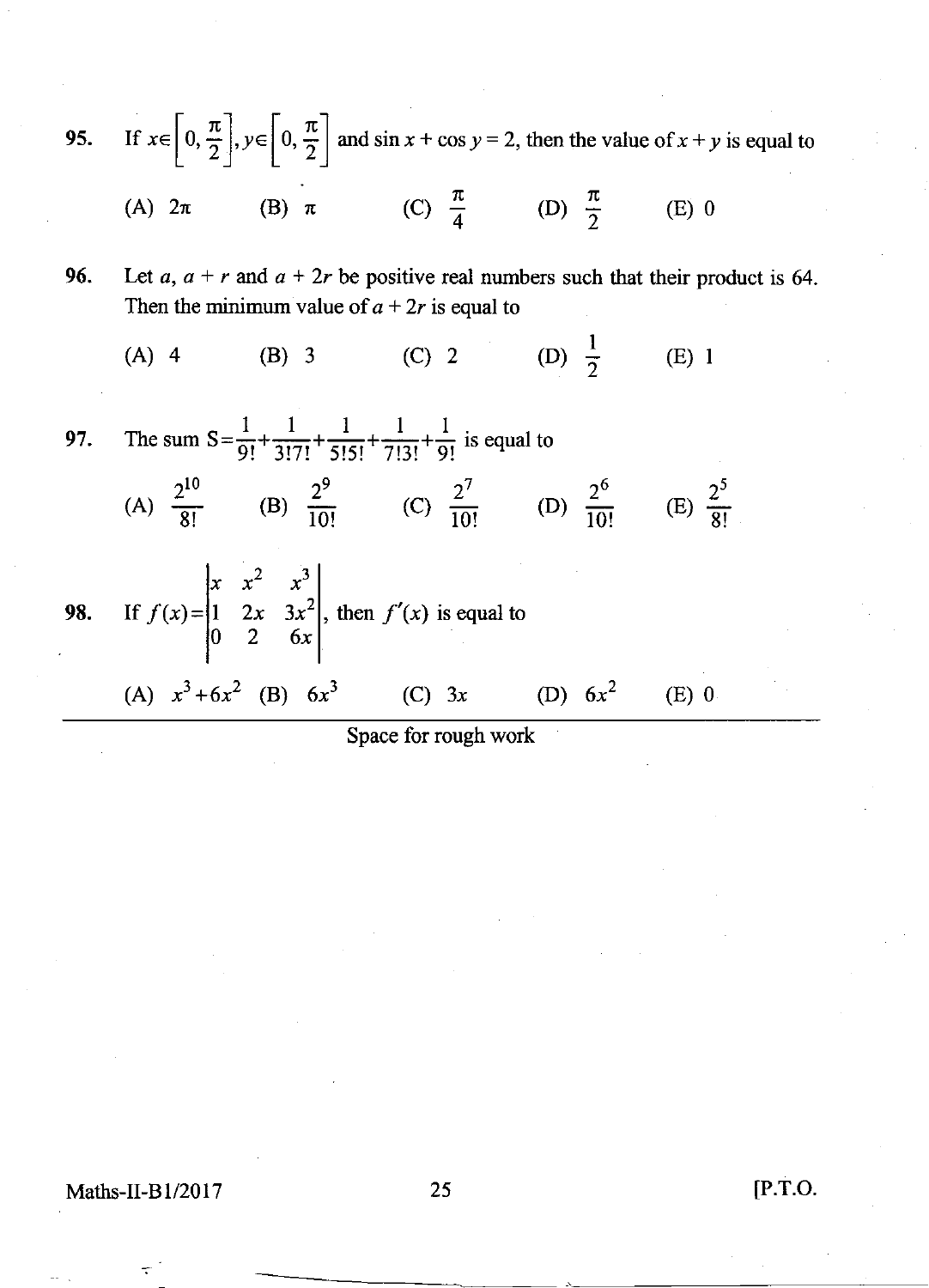99. 
$$
\int \frac{x^2}{1 + (x^3)^2} dx
$$
 is equal to  
\n(A)  $\tan^{-1} x^2 + c$  (B)  $\frac{2}{3} \tan^{-1} x^3 + c$   
\n(C)  $\frac{1}{3} \tan^{-1} (x^3) + c$  (D)  $\frac{1}{2} \tan^{-1} x^2 + c$   
\n(E)  $\tan^{-1} x^3 + c$ 

100. Let  $f_n(x)$  be the  $n^{\text{th}}$  derivative of  $f(x)$ . The least value of n so that  $f_n = f_{n+1}$ where  $f(x)=x^2 + e^x$  is<br>(A) 4 (B) 5 (C) 2 (D) 3 (E) 6 101. sin  $765^\circ$  is equal to

| A | .H |                      | ⌒ |  |
|---|----|----------------------|---|--|
|   |    | Space for rough work |   |  |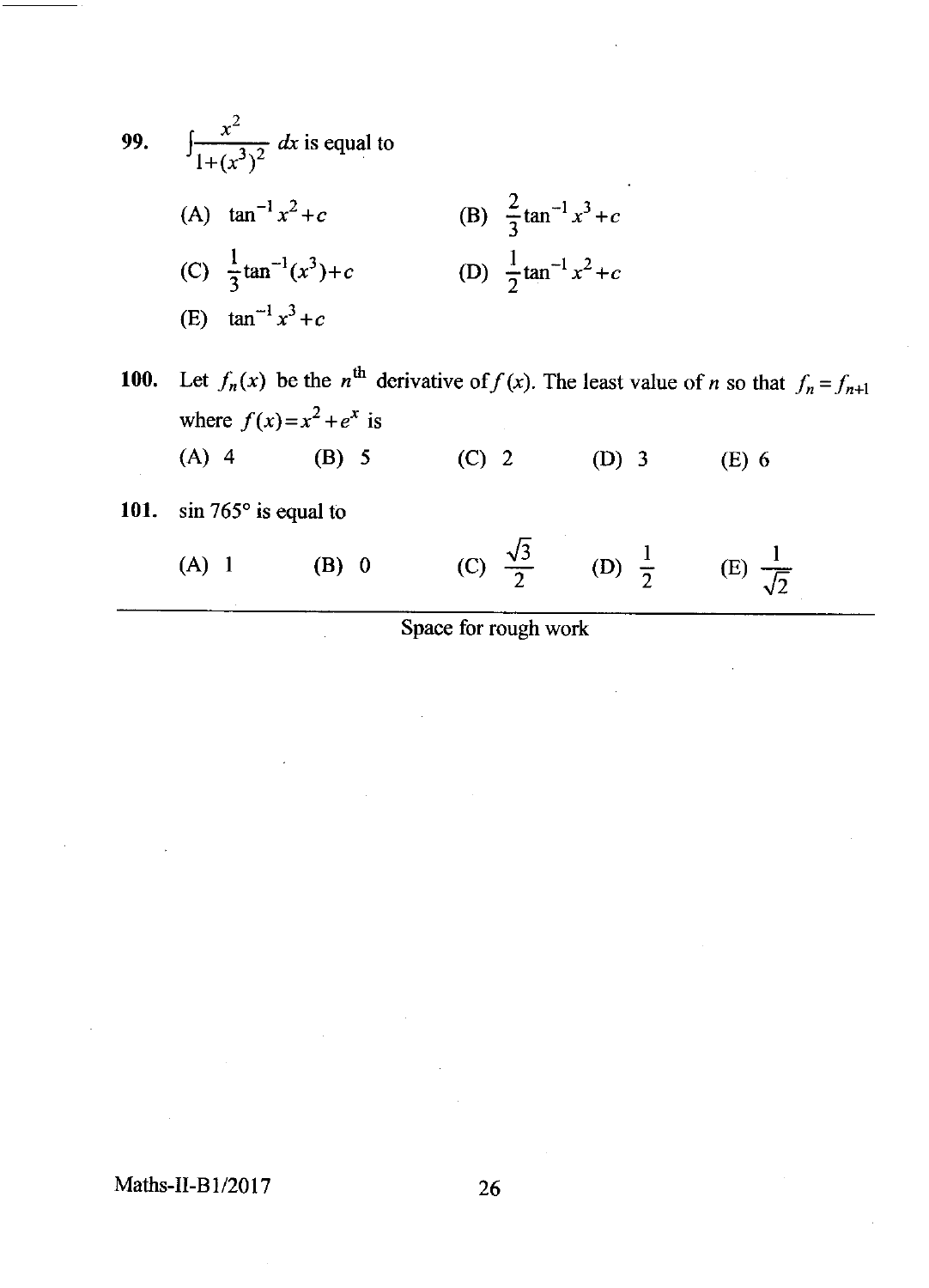102. The distance of the point  $(3, -5)$  from the line  $3x - 4y - 26 = 0$  is

(A) 
$$
\frac{3}{7}
$$
 (B)  $\frac{2}{5}$  (C)  $\frac{7}{5}$  (D)  $\frac{3}{5}$  (E) 1

103. The difference between the maximum and minimum value of the function  $f(x) = \int_0^x (t^2 + t + 1)dt$  on [2, 3] is

(A) 
$$
\frac{39}{6}
$$
 (B)  $\frac{49}{6}$  (C)  $\frac{59}{6}$  (D)  $\frac{69}{6}$  (E)  $\frac{79}{6}$ 

104. If a and b are the non zero distinct roots of  $x^2 + ax + b = 0$ , then the minimum value of  $x^2 + ax + b$  is

|  | (A) $\frac{2}{3}$ | (B) $\frac{9}{4}$ | (C) $\frac{-9}{4}$ | (D) $\frac{-2}{3}$ (E) 1 |  |
|--|-------------------|-------------------|--------------------|--------------------------|--|
|--|-------------------|-------------------|--------------------|--------------------------|--|

| Space for rough work |  |  |  |
|----------------------|--|--|--|
|----------------------|--|--|--|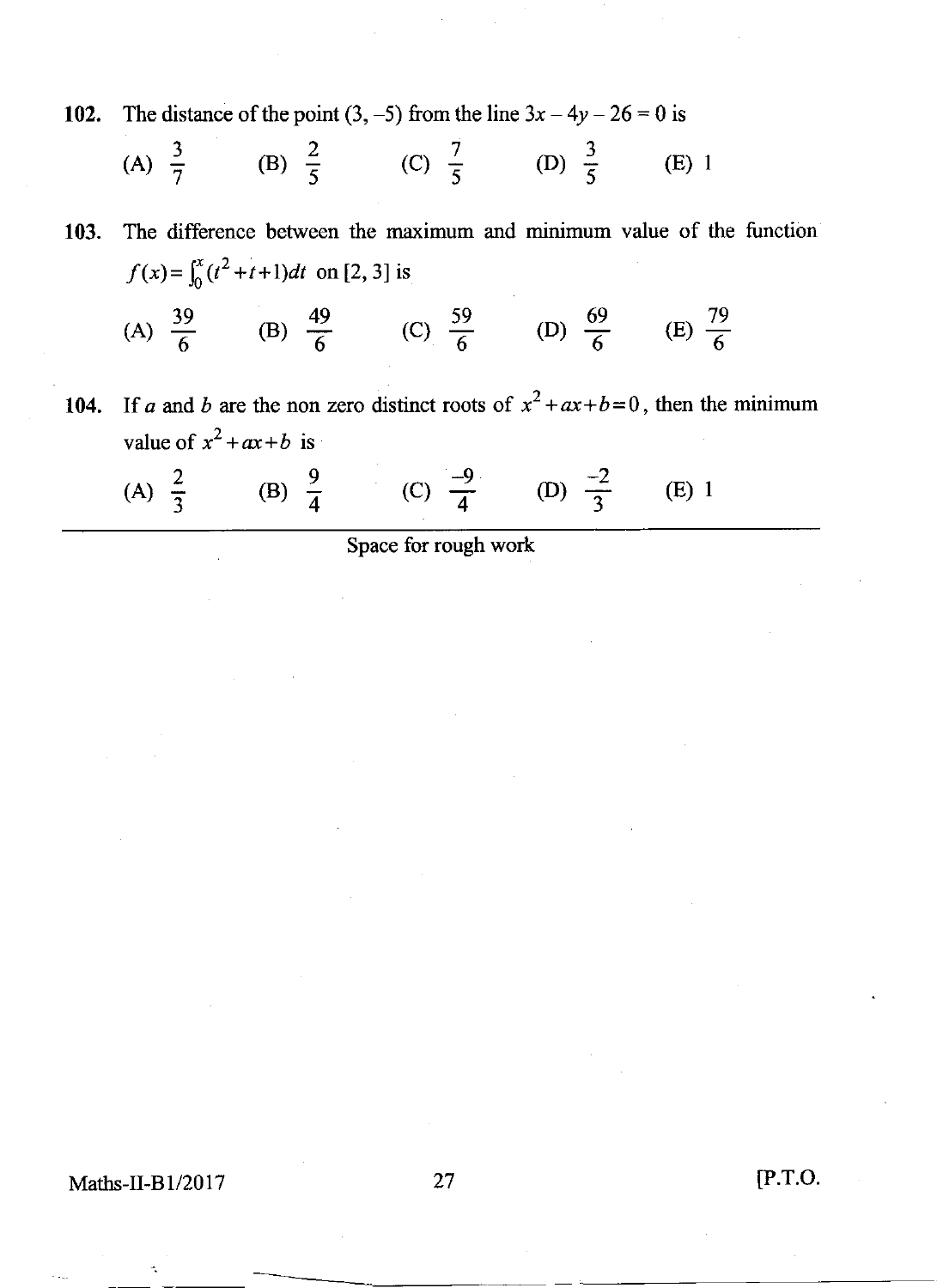10s. If the straight line  $y=4x+c$  touches the ellipse  $\frac{x^2}{4}+y^2=1$  then c is equal to

(A) 0 (B)  $\pm\sqrt{65}$  (C)  $\pm\sqrt{62}$  (D)  $\pm\sqrt{2}$  (E)  $\pm13$ 

106. The equations  $\lambda x - y = 2$ ,  $2x-3y = -\lambda$  and  $3x-2y=-1$  are consistent for (A)  $\lambda = -4$  (B)  $\lambda = 1, 4$  (C)  $\lambda = 1, -4$  (D)  $\lambda = -1, 4$  (E)  $\lambda = -1$ 

107. The set  $\{(x, y) : |x| + |y| = 1\}$  in the *xy* plane represents

- (A) a square
- (B) a circle
- (C) an ellipse
- (D) a rectangle which is not a square
- (E) a rhombus which is not a square

#### Space for rough work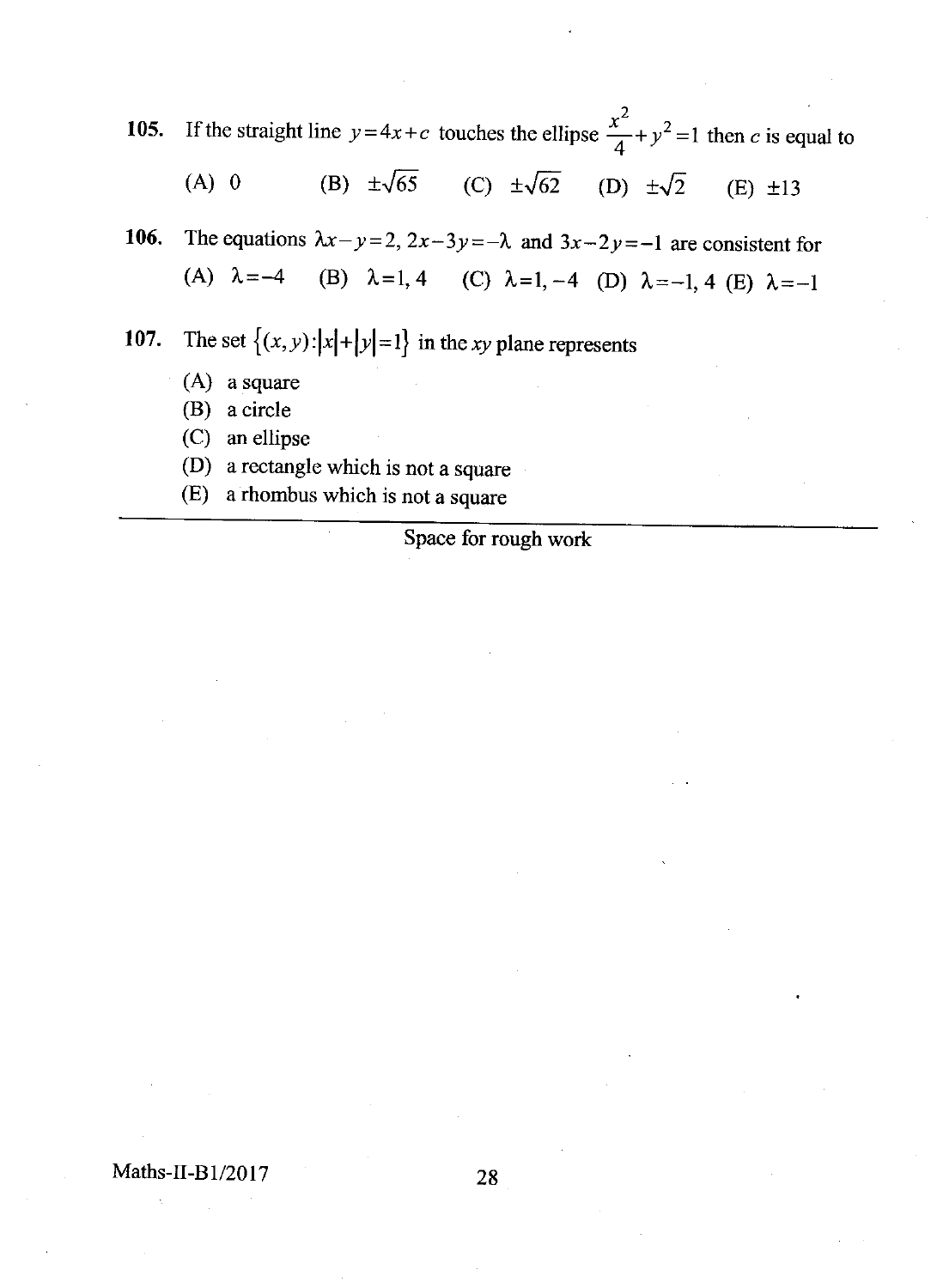**108.** The value of  $\cos \left( \tan^{-1} \left( \frac{3}{4} \right) \right)$  i  $(4)$ )  $^{-}$ 

(A)  $\frac{4}{5}$  (B)  $\frac{3}{5}$  (C)  $\frac{3}{4}$  (D)  $\frac{2}{5}$ (E) 0

109. Let  $A(6, -1)$ ,  $B(1, 3)$  and  $C(x, 8)$  be three points such that  $AB = BC$ . The values of  $x$  are

(A) 3, 5 (B)  $-3$ , 5 (C) 3, -5 (D) 4, 5 (E) -3, -5

110. In an experiment with 15 observations on  $x$ , the following results were available

$$
\sum x^2 = 2830
$$
  

$$
\sum x = 170
$$

One observation that was 20, was found to be wrong and was replaced by the correct value 30. Then the corrected variance is

(A) 9.3 (B) 8.3 (C) 188.6 (D) 177.3 (E) 78

I 11. IS The angle between the pair of lines  $\frac{x-2}{2} = \frac{y-1}{5} = \frac{z+3}{-3}$  and  $\frac{x+2}{-1} = \frac{y-4}{8} = \frac{z-5}{4}$ 



#### Space for rough work

Maths-II-B1/2017 29 [P.T.O.]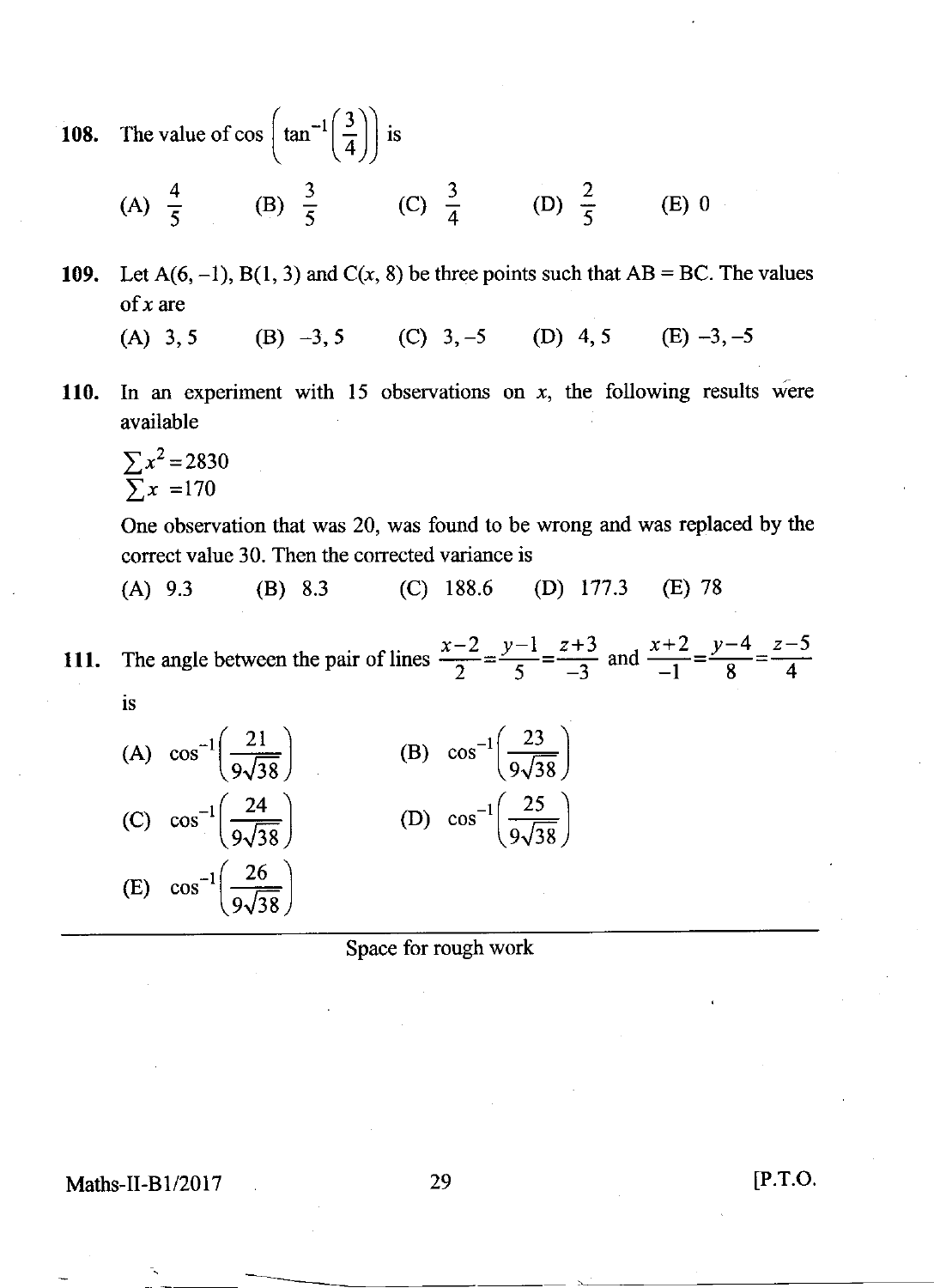| 112. Let $\vec{a}$ be a unit vector. If $(\vec{x} - \vec{a}) \cdot (\vec{x} + \vec{a}) = 12$ , then the magnitude of $\vec{x}$ is |                                                                                                                  |  |  |                                                                                      |
|-----------------------------------------------------------------------------------------------------------------------------------|------------------------------------------------------------------------------------------------------------------|--|--|--------------------------------------------------------------------------------------|
|                                                                                                                                   | (A) $\sqrt{8}$ (B) $\sqrt{9}$ (C) $\sqrt{10}$ (D) $\sqrt{13}$ (E) $\sqrt{12}$                                    |  |  |                                                                                      |
| is                                                                                                                                |                                                                                                                  |  |  | 113. The area of the triangular region whose sides are $y=2x+1$ , $y=3x+1$ and $x=4$ |
|                                                                                                                                   | (A) 5 (B) 6 (C) 7 (D) 8 (E) 9                                                                                    |  |  |                                                                                      |
| 114. If $nC_{r-1} = 36$ , $nC_r = 84$ and $nC_{r+1} = 126$ , then the value of r is                                               |                                                                                                                  |  |  |                                                                                      |
|                                                                                                                                   | (A) 9 (B) 3 (C) 4 (D) 5 (E) 6                                                                                    |  |  |                                                                                      |
| 115. Let $f(x+y)=f(x)f(y)$ and $f(x)=1+\sin(3x)g(x)$ , where g is differentiable.<br>Then $f'(x)$ is equal to                     |                                                                                                                  |  |  |                                                                                      |
|                                                                                                                                   | (A) $3f(x)$ (B) $g(0)$ (C) $f(x)g(0)$ (D) $3g(x)$ (E) $3f(x)g(0)$                                                |  |  |                                                                                      |
|                                                                                                                                   | 116. The roots of the equation $\begin{vmatrix} x-1 & 1 & 1 \\ 1 & x-1 & 1 \\ 1 & 1 & x-1 \end{vmatrix} = 0$ are |  |  |                                                                                      |
|                                                                                                                                   | (A) 1, 2 (B) $-1, 2$ (C) $-1, -2$ (D) 1, -2 (E) 1, 1                                                             |  |  |                                                                                      |

Maths-II-B1/2017 30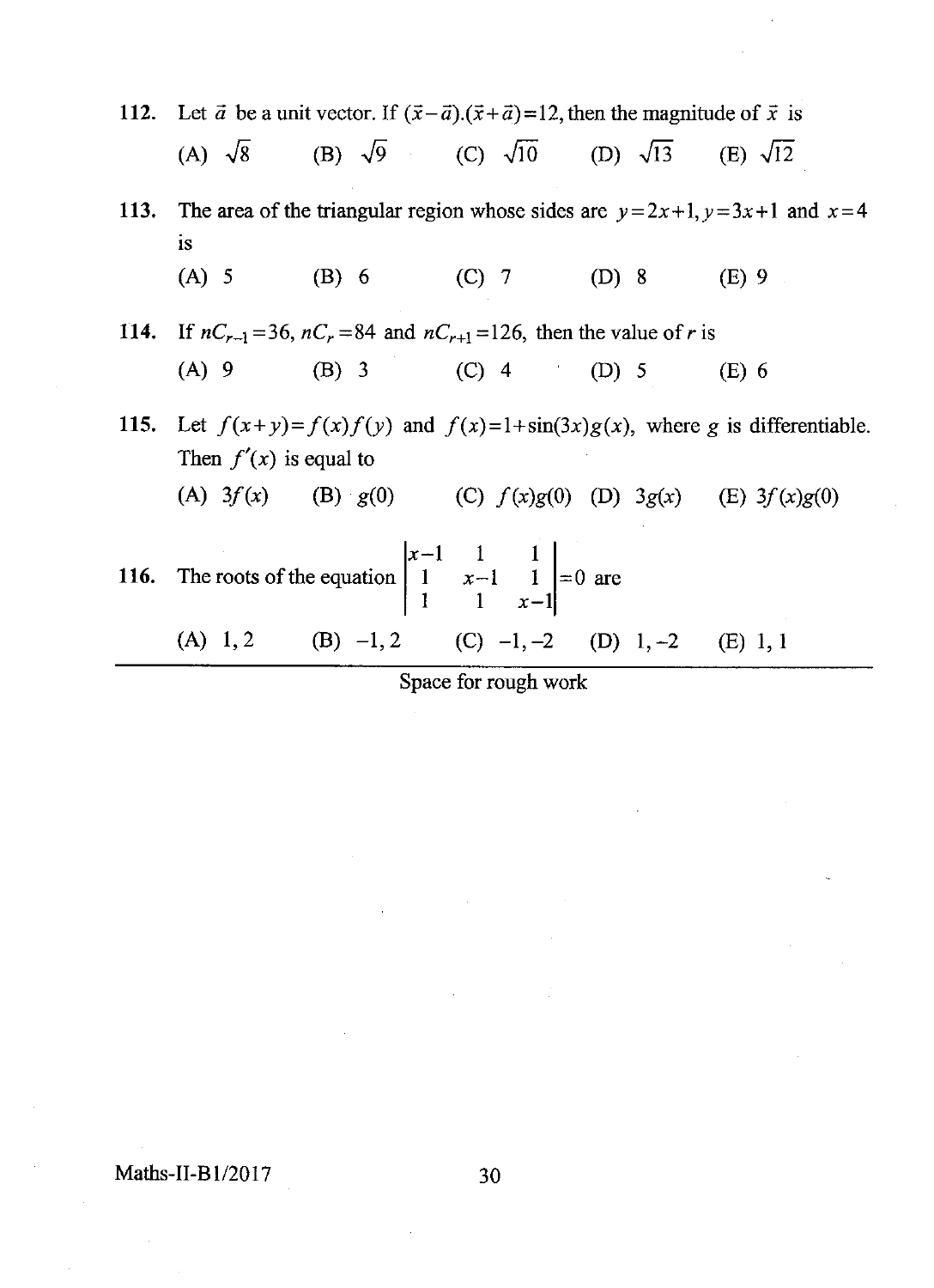117. If the 7<sup>th</sup> and 8<sup>th</sup> term of the binomial expansion  $(2a-3b)^n$  are equal, then  $2a+3b$ .  $\frac{1}{2a-3b}$  is equal to (A)  $\frac{13-n}{n+1}$  (B)  $\frac{n+1}{13-n}$  (C)  $\frac{6-n}{13-n}$  (D)  $\frac{n-1}{13-n}$  (E)  $\frac{2n-1}{13-n}$ 

118. Standard deviation of first  $n$  odd natural numbers is

(A) 
$$
\sqrt{n}
$$
 (B)  $\sqrt{\frac{(n+2)(n+1)}{3}}$  (C)  $\sqrt{\frac{n^2-1}{3}}$  (D) n (E) 2n

119. Let  $S = \{1, 2, 3,..., 10\}$ . The number of subsets of S containing only odd numbers is

(A) 15 (B) 31 (C) 63 (D) 7 (E) 5

120. The area of the parallelogram with vertices  $(0, 0)$ ,  $(7, 2)$   $(5, 9)$  and  $(12, 11)$  is (A) 50 (B) 54 (C) 51 (D) 52 (E) 53

Space for rough work

Maths-II-B1/2017 31 [P.T.O.